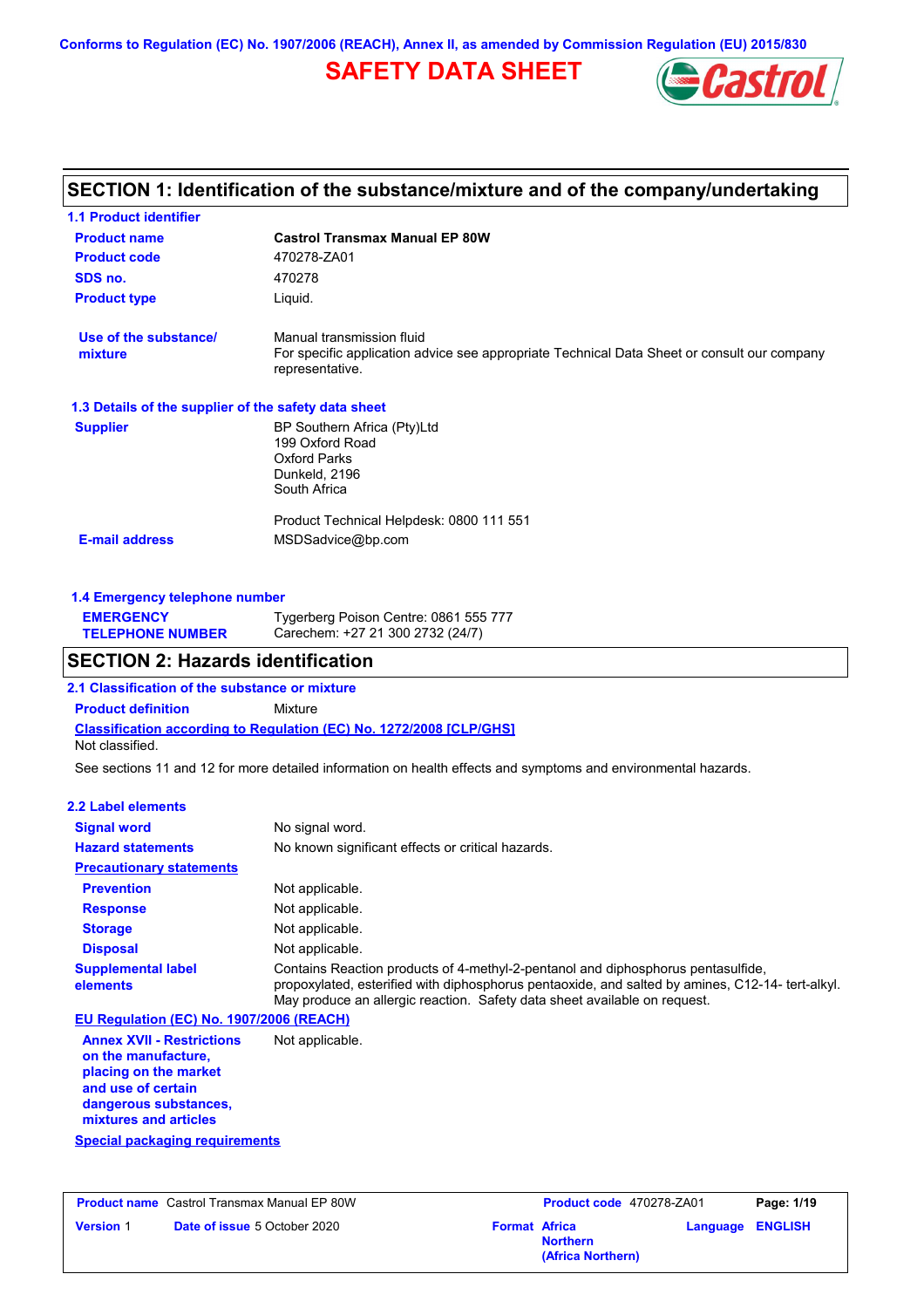# **SECTION 2: Hazards identification**

| <b>Containers to be fitted</b><br>with child-resistant<br>fastenings                                                     | Not applicable.                                                                                               |
|--------------------------------------------------------------------------------------------------------------------------|---------------------------------------------------------------------------------------------------------------|
| <b>Tactile warning of danger</b>                                                                                         | Not applicable.                                                                                               |
| 2.3 Other hazards                                                                                                        |                                                                                                               |
| <b>Results of PBT and vPvB</b><br>assessment                                                                             | Product does not meet the criteria for PBT or vPvB according to Regulation (EC) No. 1907/2006,<br>Annex XIII. |
| <b>Product meets the criteria</b><br>for PBT or vPvB according<br>to Regulation (EC) No.<br><b>1907/2006, Annex XIII</b> | This mixture does not contain any substances that are assessed to be a PBT or a vPvB.                         |
| Other hazards which do<br>not result in classification                                                                   | Defatting to the skin.                                                                                        |

### **SECTION 3: Composition/information on ingredients**

#### **3.2 Mixtures**

**Product definition**

Mixture

Highly refined base oil (IP 346 DMSO extract < 3%). Proprietary performance additives.

**This product does not contain any hazardous ingredients at or above regulated thresholds.**

# **SECTION 4: First aid measures**

| <b>4.1 Description of first aid measures</b> |                                                                                                                                                                                                                                         |
|----------------------------------------------|-----------------------------------------------------------------------------------------------------------------------------------------------------------------------------------------------------------------------------------------|
| Eye contact                                  | In case of contact, immediately flush eyes with plenty of water for at least 15 minutes. Eyelids<br>should be held away from the eyeball to ensure thorough rinsing. Check for and remove any<br>contact lenses. Get medical attention. |
| <b>Skin contact</b>                          | Wash skin thoroughly with soap and water or use recognised skin cleanser. Remove<br>contaminated clothing and shoes. Wash clothing before reuse. Clean shoes thoroughly before<br>reuse. Get medical attention if irritation develops.  |
| <b>Inhalation</b>                            | If inhaled, remove to fresh air. Get medical attention if symptoms occur.                                                                                                                                                               |
| <b>Ingestion</b>                             | Do not induce vomiting unless directed to do so by medical personnel. Get medical attention if<br>symptoms occur.                                                                                                                       |
| <b>Protection of first-aiders</b>            | No action shall be taken involving any personal risk or without suitable training.                                                                                                                                                      |

#### **4.2 Most important symptoms and effects, both acute and delayed**

|                                       | See Section 11 for more detailed information on health effects and symptoms.                                      |
|---------------------------------------|-------------------------------------------------------------------------------------------------------------------|
| <b>Potential acute health effects</b> |                                                                                                                   |
| <b>Inhalation</b>                     | Vapour inhalation under ambient conditions is not normally a problem due to low vapour<br>pressure.               |
| Ingestion                             | No known significant effects or critical hazards.                                                                 |
| <b>Skin contact</b>                   | Defatting to the skin. May cause skin dryness and irritation.                                                     |
| <b>Eye contact</b>                    | No known significant effects or critical hazards.                                                                 |
|                                       | Delayed and immediate effects as well as chronic effects from short and long-term exposure                        |
| <b>Inhalation</b>                     | Overexposure to the inhalation of airborne droplets or aerosols may cause irritation of the<br>respiratory tract. |
| <b>Ingestion</b>                      | Ingestion of large quantities may cause nausea and diarrhoea.                                                     |
| <b>Skin contact</b>                   | Prolonged or repeated contact can defat the skin and lead to irritation and/or dermatitis.                        |
| Eye contact                           | Potential risk of transient stinging or redness if accidental eye contact occurs.                                 |

**4.3 Indication of any immediate medical attention and special treatment needed**

**Notes to physician** Treatment should in general be symptomatic and directed to relieving any effects.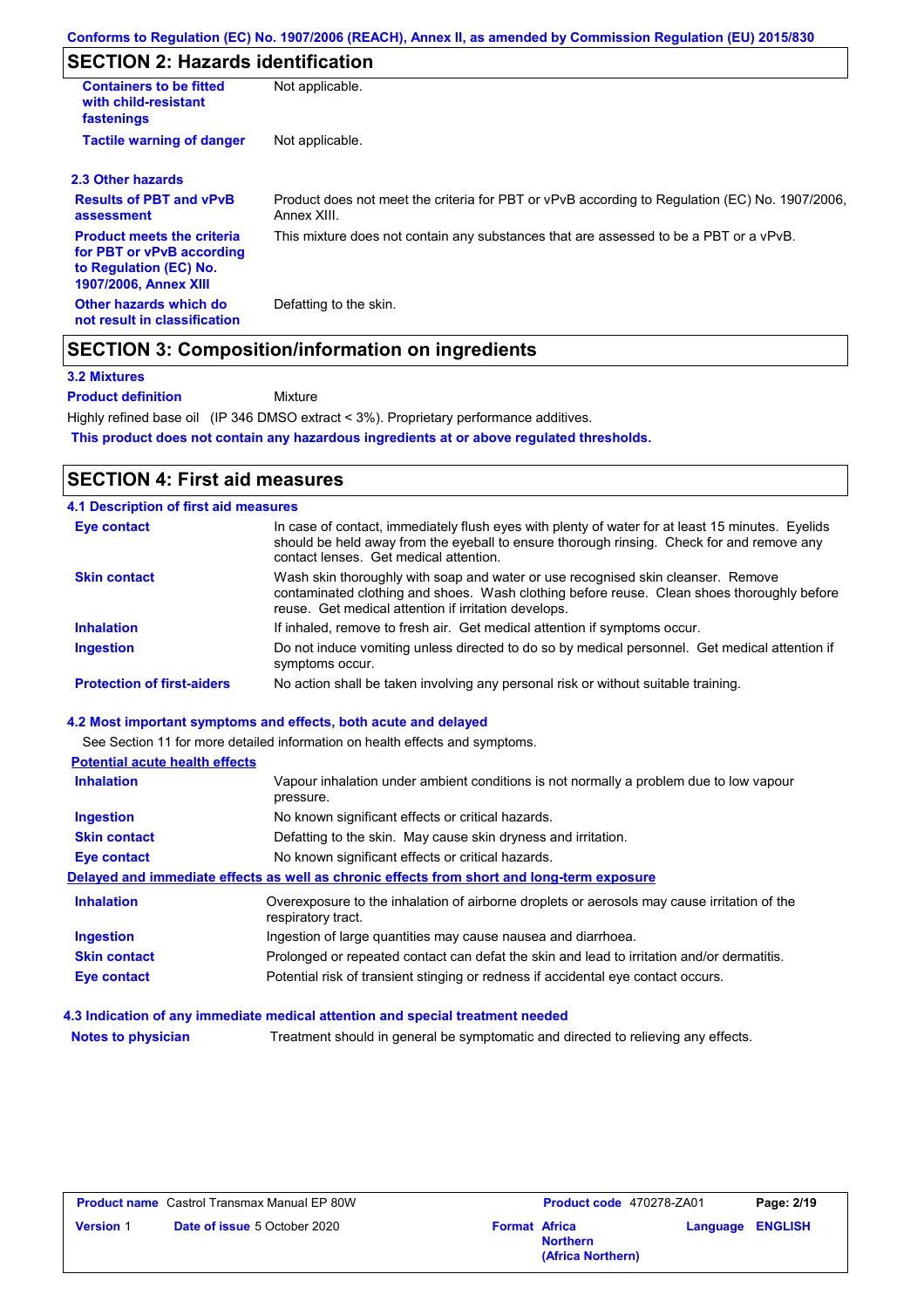# **SECTION 5: Firefighting measures**

| 5.1 Extinguishing media                                                                                                                                  |                                                                                                                                                                                                                                                                                                                                                                   |  |  |
|----------------------------------------------------------------------------------------------------------------------------------------------------------|-------------------------------------------------------------------------------------------------------------------------------------------------------------------------------------------------------------------------------------------------------------------------------------------------------------------------------------------------------------------|--|--|
| <b>Suitable extinguishing</b><br>media                                                                                                                   | In case of fire, use foam, dry chemical or carbon dioxide extinguisher or spray.                                                                                                                                                                                                                                                                                  |  |  |
| <b>Unsuitable extinguishing</b><br>media                                                                                                                 | Do not use water jet. The use of a water jet may cause the fire to spread by splashing the<br>burning product.                                                                                                                                                                                                                                                    |  |  |
| 5.2 Special hazards arising from the substance or mixture                                                                                                |                                                                                                                                                                                                                                                                                                                                                                   |  |  |
| <b>Hazards from the</b><br>substance or mixture                                                                                                          | In a fire or if heated, a pressure increase will occur and the container may burst.                                                                                                                                                                                                                                                                               |  |  |
| <b>Hazardous combustion</b><br>Combustion products may include the following:<br>carbon oxides $(CO, CO2)$ (carbon monoxide, carbon dioxide)<br>products |                                                                                                                                                                                                                                                                                                                                                                   |  |  |
| 5.3 Advice for firefighters                                                                                                                              |                                                                                                                                                                                                                                                                                                                                                                   |  |  |
| <b>Special precautions for</b><br>fire-fighters                                                                                                          | No action shall be taken involving any personal risk or without suitable training. Promptly<br>isolate the scene by removing all persons from the vicinity of the incident if there is a fire.                                                                                                                                                                    |  |  |
| <b>Special protective</b><br>equipment for fire-fighters                                                                                                 | Fire-fighters should wear appropriate protective equipment and self-contained breathing<br>apparatus (SCBA) with a full face-piece operated in positive pressure mode. Clothing for fire-<br>fighters (including helmets, protective boots and gloves) conforming to European standard EN<br>469 will provide a basic level of protection for chemical incidents. |  |  |

# **SECTION 6: Accidental release measures**

|                                                          | 6.1 Personal precautions, protective equipment and emergency procedures                                                                                                                                                                                                                                                                                                                        |  |  |
|----------------------------------------------------------|------------------------------------------------------------------------------------------------------------------------------------------------------------------------------------------------------------------------------------------------------------------------------------------------------------------------------------------------------------------------------------------------|--|--|
| For non-emergency<br>personnel                           | No action shall be taken involving any personal risk or without suitable training. Evacuate<br>surrounding areas. Keep unnecessary and unprotected personnel from entering. Do not touch<br>or walk through spilt material. Floors may be slippery; use care to avoid falling. Put on<br>appropriate personal protective equipment.                                                            |  |  |
| For emergency responders                                 | If specialised clothing is required to deal with the spillage, take note of any information in<br>Section 8 on suitable and unsuitable materials. See also the information in "For non-<br>emergency personnel".                                                                                                                                                                               |  |  |
| <b>6.2 Environmental</b><br><b>precautions</b>           | Avoid dispersal of spilt material and runoff and contact with soil, waterways, drains and sewers.<br>Inform the relevant authorities if the product has caused environmental pollution (sewers,<br>waterways, soil or air).                                                                                                                                                                    |  |  |
| 6.3 Methods and material for containment and cleaning up |                                                                                                                                                                                                                                                                                                                                                                                                |  |  |
| <b>Small spill</b>                                       | Stop leak if without risk. Move containers from spill area. Absorb with an inert material and<br>place in an appropriate waste disposal container. Dispose of via a licensed waste disposal<br>contractor.                                                                                                                                                                                     |  |  |
| <b>Large spill</b>                                       | Stop leak if without risk. Move containers from spill area. Prevent entry into sewers, water<br>courses, basements or confined areas. Contain and collect spillage with non-combustible,<br>absorbent material e.g. sand, earth, vermiculite or diatomaceous earth and place in container<br>for disposal according to local regulations. Dispose of via a licensed waste disposal contractor. |  |  |
| 6.4 Reference to other<br><b>sections</b>                | See Section 1 for emergency contact information.<br>See Section 5 for firefighting measures.<br>See Section 8 for information on appropriate personal protective equipment.<br>See Section 12 for environmental precautions.<br>See Section 13 for additional waste treatment information.                                                                                                     |  |  |

# **SECTION 7: Handling and storage**

| 7.1 Precautions for safe handling                                                    |                                                                                                                                                                                                                                                                                                                                                                                                                                                                                          |                                                                                                                                                                                                                                                                              |                                      |          |                |
|--------------------------------------------------------------------------------------|------------------------------------------------------------------------------------------------------------------------------------------------------------------------------------------------------------------------------------------------------------------------------------------------------------------------------------------------------------------------------------------------------------------------------------------------------------------------------------------|------------------------------------------------------------------------------------------------------------------------------------------------------------------------------------------------------------------------------------------------------------------------------|--------------------------------------|----------|----------------|
| <b>Protective measures</b>                                                           | Put on appropriate personal protective equipment.                                                                                                                                                                                                                                                                                                                                                                                                                                        |                                                                                                                                                                                                                                                                              |                                      |          |                |
| <b>Advice on general</b><br>occupational hygiene<br>information on hygiene measures. |                                                                                                                                                                                                                                                                                                                                                                                                                                                                                          | Eating, drinking and smoking should be prohibited in areas where this material is handled,<br>stored and processed. Wash thoroughly after handling. Remove contaminated clothing and<br>protective equipment before entering eating areas. See also Section 8 for additional |                                      |          |                |
| <b>7.2 Conditions for safe</b><br>storage, including any<br><i>incompatibilities</i> | Store in accordance with local regulations. Store in a dry, cool and well-ventilated area, away<br>from incompatible materials (see Section 10). Keep away from heat and direct sunlight. Keep<br>container tightly closed and sealed until ready for use. Containers that have been opened must<br>be carefully resealed and kept upright to prevent leakage. Store and use only in equipment/<br>containers designed for use with this product. Do not store in unlabelled containers. |                                                                                                                                                                                                                                                                              |                                      |          |                |
| <b>Product name</b> Castrol Transmax Manual EP 80W                                   |                                                                                                                                                                                                                                                                                                                                                                                                                                                                                          |                                                                                                                                                                                                                                                                              | Product code 470278-ZA01             |          | Page: 3/19     |
| <b>Version 1</b>                                                                     | <b>Date of issue 5 October 2020</b>                                                                                                                                                                                                                                                                                                                                                                                                                                                      | <b>Format Africa</b>                                                                                                                                                                                                                                                         | <b>Northern</b><br>(Africa Northern) | Language | <b>ENGLISH</b> |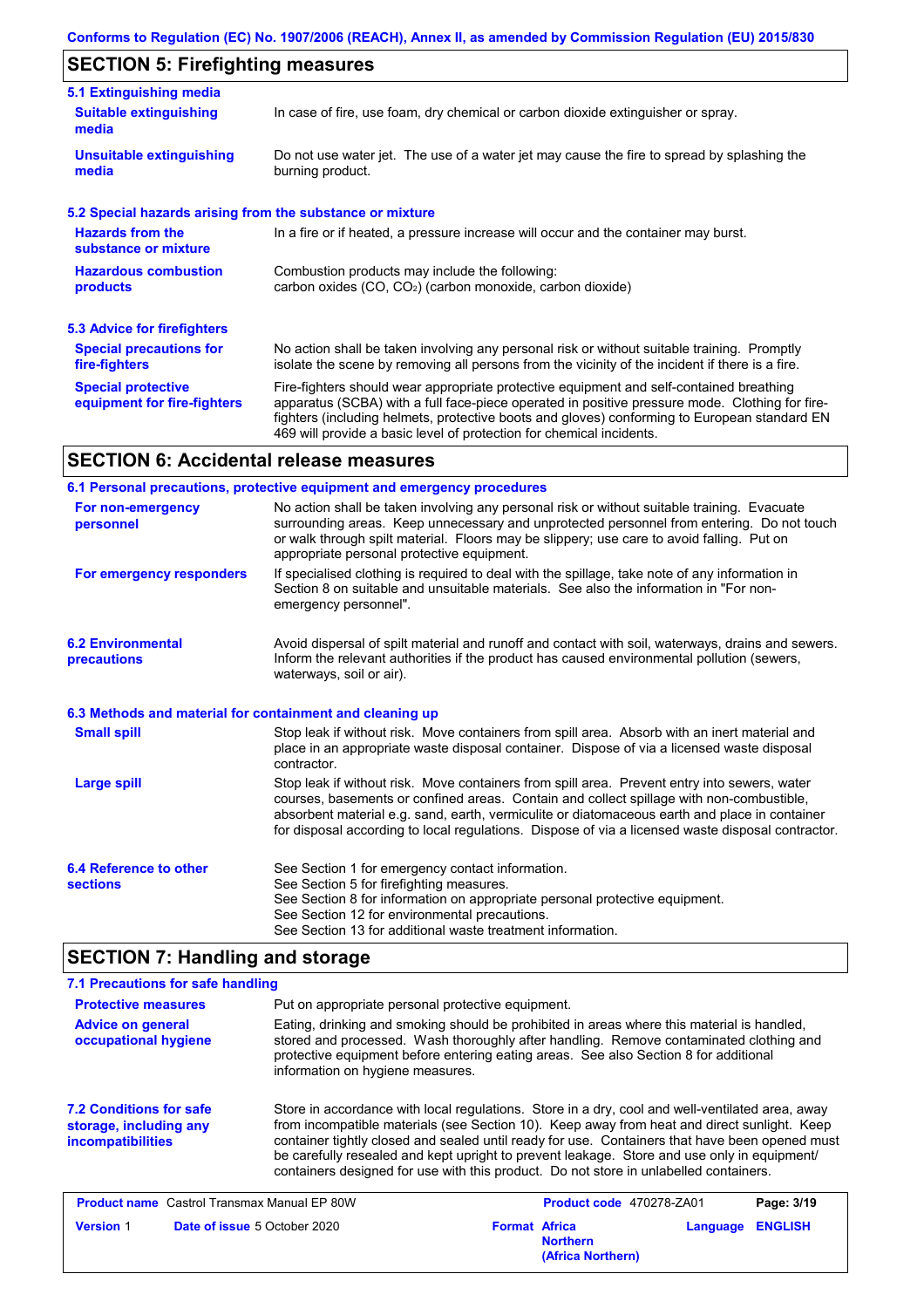### **SECTION 7: Handling and storage**

**Not suitable Not suitable** Prolonged exposure to elevated temperature

### **SECTION 8: Exposure controls/personal protection**

#### **8.1 Control parameters**

# **Occupational exposure limits**

No exposure limit value known.

Whilst specific OELs for certain components may be shown in this section, other components may be present in any mist, vapour or dust produced. Therefore, the specific OELs may not be applicable to the product as a whole and are provided for guidance only.

**Recommended monitoring procedures**

If this product contains ingredients with exposure limits, personal, workplace atmosphere or biological monitoring may be required to determine the effectiveness of the ventilation or other control measures and/or the necessity to use respiratory protective equipment. Reference should be made to monitoring standards, such as the following: European Standard EN 689 (Workplace atmospheres - Guidance for the assessment of exposure by inhalation to chemical agents for comparison with limit values and measurement strategy) European Standard EN 14042 (Workplace atmospheres - Guide for the application and use of procedures for the assessment of exposure to chemical and biological agents) European Standard EN 482 (Workplace atmospheres - General requirements for the performance of procedures for the measurement of chemical agents) Reference to national guidance documents for methods for the determination of hazardous substances will also be required.

#### **Derived No Effect Level**

No DNELs/DMELs available.

#### **Predicted No Effect Concentration**

No PNECs available

| <b>8.2 Exposure controls</b>                       |                                                                                                                                                                                                                                                                                                                                                                                                                                                                                                                                                                                                                                                                                                                                                                                                                                                                                                                                                                                                         |  |  |  |  |
|----------------------------------------------------|---------------------------------------------------------------------------------------------------------------------------------------------------------------------------------------------------------------------------------------------------------------------------------------------------------------------------------------------------------------------------------------------------------------------------------------------------------------------------------------------------------------------------------------------------------------------------------------------------------------------------------------------------------------------------------------------------------------------------------------------------------------------------------------------------------------------------------------------------------------------------------------------------------------------------------------------------------------------------------------------------------|--|--|--|--|
| <b>Appropriate engineering</b><br><b>controls</b>  | Provide exhaust ventilation or other engineering controls to keep the relevant airborne<br>concentrations below their respective occupational exposure limits.<br>All activities involving chemicals should be assessed for their risks to health, to ensure<br>exposures are adequately controlled. Personal protective equipment should only be considered<br>after other forms of control measures (e.g. engineering controls) have been suitably evaluated.<br>Personal protective equipment should conform to appropriate standards, be suitable for use, be<br>kept in good condition and properly maintained.<br>Your supplier of personal protective equipment should be consulted for advice on selection and<br>appropriate standards. For further information contact your national organisation for standards.<br>The final choice of protective equipment will depend upon a risk assessment. It is important to<br>ensure that all items of personal protective equipment are compatible. |  |  |  |  |
| <b>Individual protection measures</b>              |                                                                                                                                                                                                                                                                                                                                                                                                                                                                                                                                                                                                                                                                                                                                                                                                                                                                                                                                                                                                         |  |  |  |  |
| <b>Hygiene measures</b>                            | Wash hands, forearms and face thoroughly after handling chemical products, before eating,<br>smoking and using the lavatory and at the end of the working period. Ensure that eyewash<br>stations and safety showers are close to the workstation location.                                                                                                                                                                                                                                                                                                                                                                                                                                                                                                                                                                                                                                                                                                                                             |  |  |  |  |
| <b>Respiratory protection</b>                      | In case of insufficient ventilation, wear suitable respiratory equipment.<br>The correct choice of respiratory protection depends upon the chemicals being handled, the<br>conditions of work and use, and the condition of the respiratory equipment. Safety procedures<br>should be developed for each intended application. Respiratory protection equipment should<br>therefore be chosen in consultation with the supplier/manufacturer and with a full assessment<br>of the working conditions.                                                                                                                                                                                                                                                                                                                                                                                                                                                                                                   |  |  |  |  |
| <b>Eye/face protection</b>                         | Safety glasses with side shields.                                                                                                                                                                                                                                                                                                                                                                                                                                                                                                                                                                                                                                                                                                                                                                                                                                                                                                                                                                       |  |  |  |  |
| <b>Skin protection</b>                             |                                                                                                                                                                                                                                                                                                                                                                                                                                                                                                                                                                                                                                                                                                                                                                                                                                                                                                                                                                                                         |  |  |  |  |
| <b>Hand protection</b>                             | <b>General Information:</b>                                                                                                                                                                                                                                                                                                                                                                                                                                                                                                                                                                                                                                                                                                                                                                                                                                                                                                                                                                             |  |  |  |  |
|                                                    | Because specific work environments and material handling practices vary, safety procedures<br>should be developed for each intended application. The correct choice of protective gloves<br>depends upon the chemicals being handled, and the conditions of work and use. Most gloves<br>provide protection for only a limited time before they must be discarded and replaced (even the<br>best chemically resistant gloves will break down after repeated chemical exposures).                                                                                                                                                                                                                                                                                                                                                                                                                                                                                                                        |  |  |  |  |
|                                                    | Gloves should be chosen in consultation with the supplier / manufacturer and taking account of<br>a full assessment of the working conditions.                                                                                                                                                                                                                                                                                                                                                                                                                                                                                                                                                                                                                                                                                                                                                                                                                                                          |  |  |  |  |
|                                                    | Recommended: Nitrile gloves.<br><b>Breakthrough time:</b>                                                                                                                                                                                                                                                                                                                                                                                                                                                                                                                                                                                                                                                                                                                                                                                                                                                                                                                                               |  |  |  |  |
| <b>Product name</b> Castrol Transmax Manual EP 80W | Product code 470278-ZA01<br>Page: 4/19                                                                                                                                                                                                                                                                                                                                                                                                                                                                                                                                                                                                                                                                                                                                                                                                                                                                                                                                                                  |  |  |  |  |
| <b>Version 1</b>                                   | Date of issue 5 October 2020<br><b>Format Africa</b><br><b>ENGLISH</b><br>Language                                                                                                                                                                                                                                                                                                                                                                                                                                                                                                                                                                                                                                                                                                                                                                                                                                                                                                                      |  |  |  |  |

**Northern**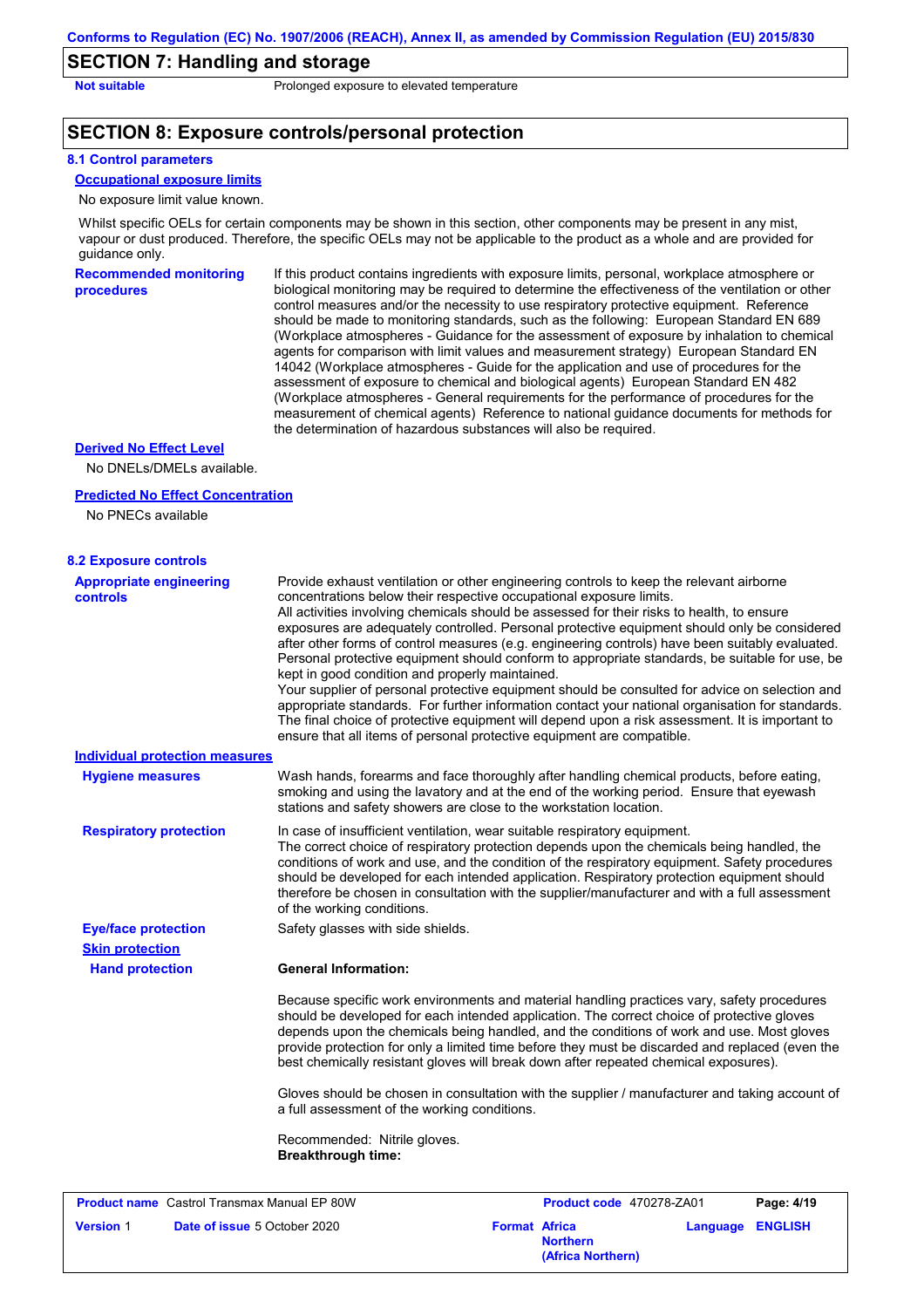# **SECTION 8: Exposure controls/personal protection**

|                                           | Breakthrough time data are generated by glove manufacturers under laboratory test conditions<br>and represent how long a glove can be expected to provide effective permeation resistance. It<br>is important when following breakthrough time recommendations that actual workplace<br>conditions are taken into account. Always consult with your glove supplier for up-to-date<br>technical information on breakthrough times for the recommended glove type.<br>Our recommendations on the selection of gloves are as follows:                                                                                                                                                    |
|-------------------------------------------|---------------------------------------------------------------------------------------------------------------------------------------------------------------------------------------------------------------------------------------------------------------------------------------------------------------------------------------------------------------------------------------------------------------------------------------------------------------------------------------------------------------------------------------------------------------------------------------------------------------------------------------------------------------------------------------|
|                                           | Continuous contact:                                                                                                                                                                                                                                                                                                                                                                                                                                                                                                                                                                                                                                                                   |
|                                           | Gloves with a minimum breakthrough time of 240 minutes, or >480 minutes if suitable gloves<br>can be obtained.<br>If suitable gloves are not available to offer that level of protection, gloves with shorter<br>breakthrough times may be acceptable as long as appropriate glove maintenance and<br>replacement regimes are determined and adhered to.                                                                                                                                                                                                                                                                                                                              |
|                                           | Short-term / splash protection:                                                                                                                                                                                                                                                                                                                                                                                                                                                                                                                                                                                                                                                       |
|                                           | Recommended breakthrough times as above.<br>It is recognised that for short-term, transient exposures, gloves with shorter breakthrough times<br>may commonly be used. Therefore, appropriate maintenance and replacement regimes must<br>be determined and rigorously followed.                                                                                                                                                                                                                                                                                                                                                                                                      |
|                                           | <b>Glove Thickness:</b>                                                                                                                                                                                                                                                                                                                                                                                                                                                                                                                                                                                                                                                               |
|                                           | For general applications, we recommend gloves with a thickness typically greater than 0.35 mm.                                                                                                                                                                                                                                                                                                                                                                                                                                                                                                                                                                                        |
|                                           | It should be emphasised that glove thickness is not necessarily a good predictor of glove<br>resistance to a specific chemical, as the permeation efficiency of the glove will be dependent<br>on the exact composition of the glove material. Therefore, glove selection should also be based<br>on consideration of the task requirements and knowledge of breakthrough times.<br>Glove thickness may also vary depending on the glove manufacturer, the glove type and the<br>glove model. Therefore, the manufacturers' technical data should always be taken into account<br>to ensure selection of the most appropriate glove for the task.                                     |
|                                           | Note: Depending on the activity being conducted, gloves of varying thickness may be required<br>for specific tasks. For example:                                                                                                                                                                                                                                                                                                                                                                                                                                                                                                                                                      |
|                                           | • Thinner gloves (down to 0.1 mm or less) may be required where a high degree of manual<br>dexterity is needed. However, these gloves are only likely to give short duration protection and<br>would normally be just for single use applications, then disposed of.                                                                                                                                                                                                                                                                                                                                                                                                                  |
|                                           | • Thicker gloves (up to 3 mm or more) may be required where there is a mechanical (as well<br>as a chemical) risk i.e. where there is abrasion or puncture potential.                                                                                                                                                                                                                                                                                                                                                                                                                                                                                                                 |
| <b>Skin and body</b>                      | Use of protective clothing is good industrial practice.<br>Personal protective equipment for the body should be selected based on the task being<br>performed and the risks involved and should be approved by a specialist before handling this<br>product.<br>Cotton or polyester/cotton overalls will only provide protection against light superficial<br>contamination that will not soak through to the skin. Overalls should be laundered on a regular<br>basis. When the risk of skin exposure is high (e.g. when cleaning up spillages or if there is a<br>risk of splashing) then chemical resistant aprons and/or impervious chemical suits and boots<br>will be required. |
| <b>Refer to standards:</b>                | Respiratory protection: EN 529<br>Gloves: EN 420, EN 374<br>Eye protection: EN 166<br>Filtering half-mask: EN 149<br>Filtering half-mask with valve: EN 405<br>Half-mask: EN 140 plus filter<br>Full-face mask: EN 136 plus filter<br>Particulate filters: EN 143<br>Gas/combined filters: EN 14387                                                                                                                                                                                                                                                                                                                                                                                   |
| <b>Environmental exposure</b><br>controls | Emissions from ventilation or work process equipment should be checked to ensure they<br>comply with the requirements of environmental protection legislation. In some cases, fume<br>scrubbers, filters or engineering modifications to the process equipment will be necessary to<br>reduce emissions to acceptable levels.                                                                                                                                                                                                                                                                                                                                                         |

|                  | <b>Product name</b> Castrol Transmax Manual EP 80W |                      | Product code 470278-ZA01             |          | Page: 5/19     |
|------------------|----------------------------------------------------|----------------------|--------------------------------------|----------|----------------|
| <b>Version 1</b> | <b>Date of issue</b> 5 October 2020                | <b>Format Africa</b> | <b>Northern</b><br>(Africa Northern) | Language | <b>ENGLISH</b> |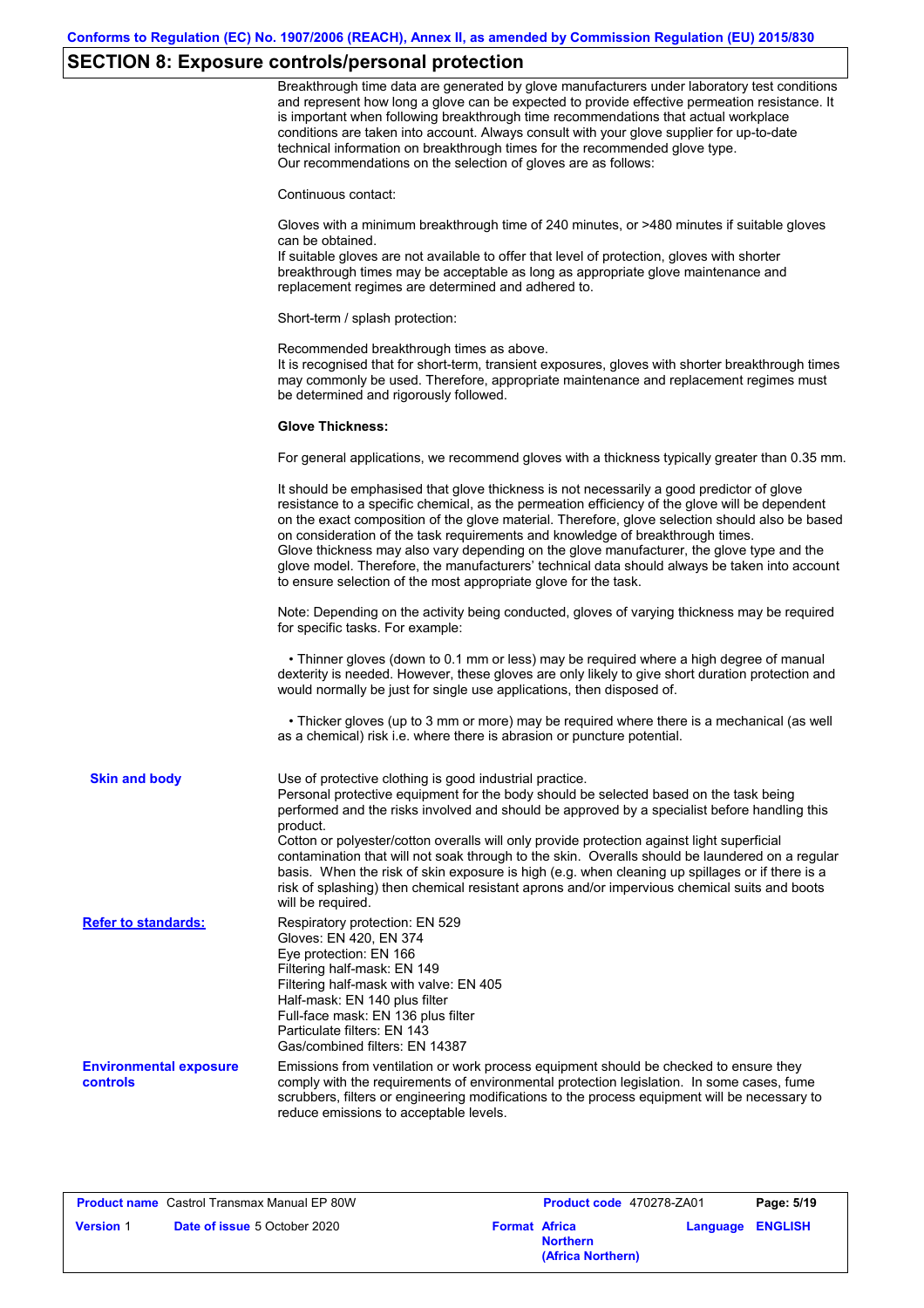# **SECTION 9: Physical and chemical properties**

**9.1 Information on basic physical and chemical properties**

| <b>Appearance</b>                                      |                                                                                                                                      |
|--------------------------------------------------------|--------------------------------------------------------------------------------------------------------------------------------------|
| <b>Physical state</b>                                  | Liguid.                                                                                                                              |
| <b>Colour</b>                                          | Amber.                                                                                                                               |
| <b>Odour</b>                                           | Not available.                                                                                                                       |
| <b>Odour threshold</b>                                 | Not available.                                                                                                                       |
| рH                                                     | Not available.                                                                                                                       |
| <b>Melting point/freezing point</b>                    | Not available.                                                                                                                       |
| Initial boiling point and boiling<br>range             | Not available.                                                                                                                       |
| <b>Pour point</b>                                      | $-42$ °C                                                                                                                             |
| <b>Flash point</b>                                     | Open cup: >180°C (>356°F) [Cleveland.]                                                                                               |
| <b>Evaporation rate</b>                                | Not available.                                                                                                                       |
| <b>Flammability (solid, gas)</b>                       | Not available.                                                                                                                       |
| <b>Upper/lower flammability or</b><br>explosive limits | Not available.                                                                                                                       |
| <b>Vapour pressure</b>                                 | Not available.                                                                                                                       |
| <b>Vapour density</b>                                  | Not available.                                                                                                                       |
| <b>Relative density</b>                                | Not available.                                                                                                                       |
| <b>Density</b>                                         | <1000 kg/m <sup>3</sup> (<1 g/cm <sup>3</sup> ) at 15 <sup>°</sup> C                                                                 |
| Solubility(ies)                                        | insoluble in water.                                                                                                                  |
| <b>Partition coefficient: n-octanol/</b><br>water      | Not available.                                                                                                                       |
| <b>Auto-ignition temperature</b>                       | Not available.                                                                                                                       |
| <b>Decomposition temperature</b>                       | Not available.                                                                                                                       |
| <b>Viscosity</b>                                       | Kinematic: 79 mm <sup>2</sup> /s (79 cSt) at $40^{\circ}$ C<br>Kinematic: 9.5 to 10.5 mm <sup>2</sup> /s (9.5 to 10.5 cSt) at 100 °C |
| <b>Explosive properties</b>                            | Not available                                                                                                                        |
| <b>Oxidising properties</b>                            | Not available.                                                                                                                       |

#### **9.2 Other information**

No additional information.

| <b>SECTION 10: Stability and reactivity</b>       |                                                                                                                                                                         |  |  |  |
|---------------------------------------------------|-------------------------------------------------------------------------------------------------------------------------------------------------------------------------|--|--|--|
| <b>10.1 Reactivity</b>                            | No specific test data available for this product. Refer to Conditions to avoid and Incompatible<br>materials for additional information.                                |  |  |  |
| <b>10.2 Chemical stability</b>                    | The product is stable.                                                                                                                                                  |  |  |  |
| <b>10.3 Possibility of</b><br>hazardous reactions | Under normal conditions of storage and use, hazardous reactions will not occur.<br>Under normal conditions of storage and use, hazardous polymerisation will not occur. |  |  |  |
| <b>10.4 Conditions to avoid</b>                   | Avoid all possible sources of ignition (spark or flame).                                                                                                                |  |  |  |
| <b>10.5 Incompatible materials</b>                | Reactive or incompatible with the following materials: oxidising materials.                                                                                             |  |  |  |
| <b>10.6 Hazardous</b><br>decomposition products   | Under normal conditions of storage and use, hazardous decomposition products should not be<br>produced.                                                                 |  |  |  |

# **SECTION 11: Toxicological information**

| 11.1 Information on toxicological effects          |                                 |                                                    |                      |                          |          |                |
|----------------------------------------------------|---------------------------------|----------------------------------------------------|----------------------|--------------------------|----------|----------------|
|                                                    | <b>Acute toxicity estimates</b> |                                                    |                      |                          |          |                |
| Not available.                                     |                                 |                                                    |                      |                          |          |                |
| <b>Information on likely</b><br>routes of exposure |                                 | Routes of entry anticipated: Dermal, Inhalation.   |                      |                          |          |                |
| <b>Potential acute health effects</b>              |                                 |                                                    |                      |                          |          |                |
|                                                    |                                 | <b>Product name</b> Castrol Transmax Manual EP 80W |                      | Product code 470278-ZA01 |          | Page: 6/19     |
| <b>Version 1</b>                                   |                                 | <b>Date of issue 5 October 2020</b>                | <b>Format Africa</b> | <b>Northern</b>          | Language | <b>ENGLISH</b> |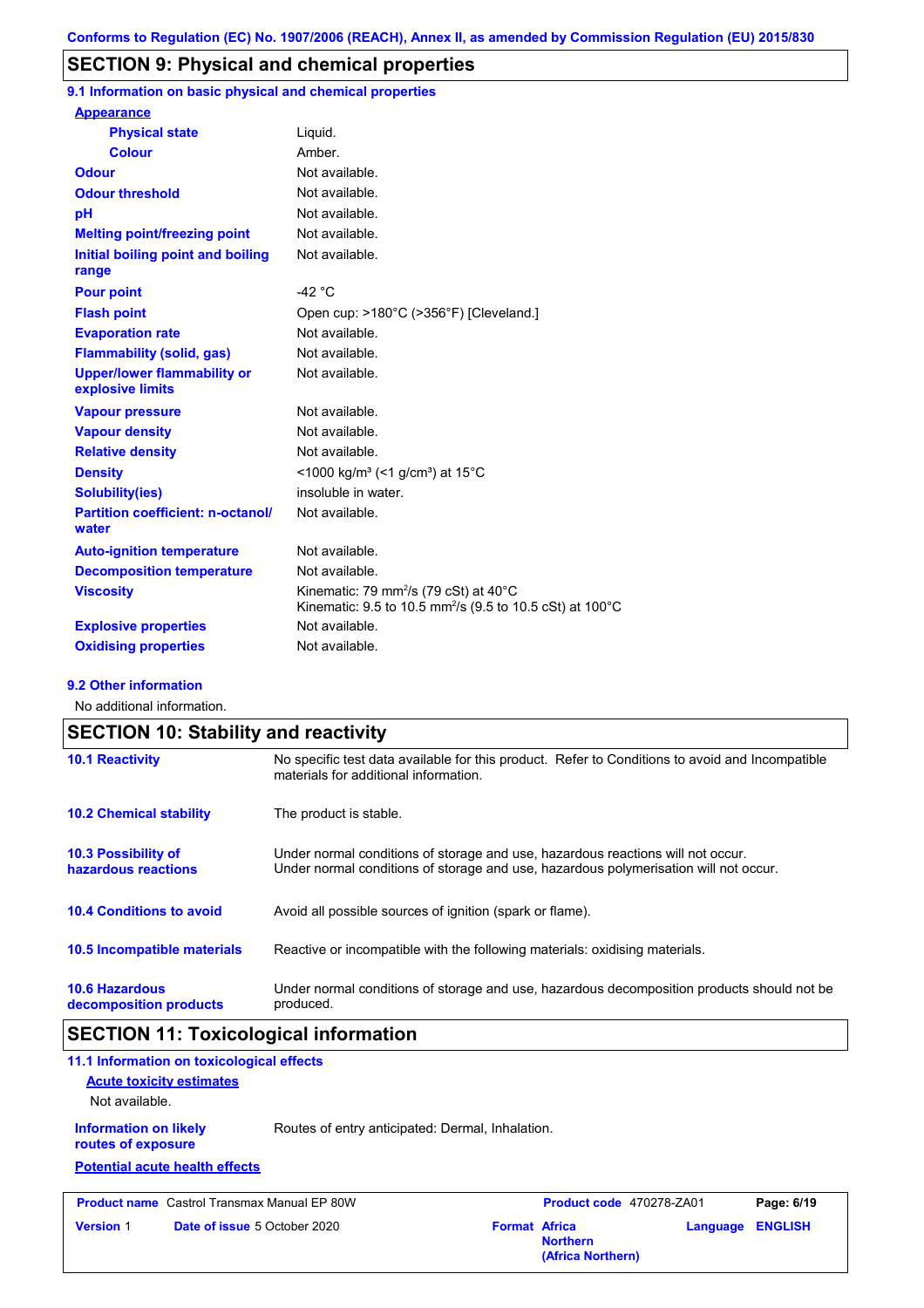# **SECTION 11: Toxicological information**

| <b>Inhalation</b>                       | Vapour inhalation under ambient conditions is not normally a problem due to low vapour<br>pressure.                         |
|-----------------------------------------|-----------------------------------------------------------------------------------------------------------------------------|
| <b>Ingestion</b>                        | No known significant effects or critical hazards.                                                                           |
| <b>Skin contact</b>                     | Defatting to the skin. May cause skin dryness and irritation.                                                               |
| <b>Eye contact</b>                      | No known significant effects or critical hazards.                                                                           |
|                                         | Symptoms related to the physical, chemical and toxicological characteristics                                                |
| <b>Inhalation</b>                       | May be harmful by inhalation if exposure to vapour, mists or fumes resulting from thermal<br>decomposition products occurs. |
| <b>Ingestion</b>                        | No specific data.                                                                                                           |
| <b>Skin contact</b>                     | Adverse symptoms may include the following:<br>irritation<br>dryness<br>cracking                                            |
| <b>Eye contact</b>                      | No specific data.                                                                                                           |
|                                         | Delayed and immediate effects as well as chronic effects from short and long-term exposure                                  |
| <b>Inhalation</b>                       | Overexposure to the inhalation of airborne droplets or aerosols may cause irritation of the<br>respiratory tract.           |
| <b>Ingestion</b>                        | Ingestion of large quantities may cause nausea and diarrhoea.                                                               |
| <b>Skin contact</b>                     | Prolonged or repeated contact can defat the skin and lead to irritation and/or dermatitis.                                  |
| <b>Eye contact</b>                      | Potential risk of transient stinging or redness if accidental eye contact occurs.                                           |
| <b>Potential chronic health effects</b> |                                                                                                                             |
| <b>General</b>                          | No known significant effects or critical hazards.                                                                           |
| <b>Carcinogenicity</b>                  | No known significant effects or critical hazards.                                                                           |
| <b>Mutagenicity</b>                     | No known significant effects or critical hazards.                                                                           |
| <b>Developmental effects</b>            | No known significant effects or critical hazards.                                                                           |
| <b>Fertility effects</b>                | No known significant effects or critical hazards.                                                                           |
|                                         |                                                                                                                             |

# **SECTION 12: Ecological information**

**12.1 Toxicity**

**Environmental hazards** Not classified as dangerous

#### **12.2 Persistence and degradability**

Expected to be biodegradable.

#### **12.3 Bioaccumulative potential**

This product is not expected to bioaccumulate through food chains in the environment.

| <b>12.4 Mobility in soil</b>                                  |                                                                      |
|---------------------------------------------------------------|----------------------------------------------------------------------|
| <b>Soil/water partition</b><br>coefficient (K <sub>oc</sub> ) | Not available.                                                       |
| <b>Mobility</b>                                               | Spillages may penetrate the soil causing ground water contamination. |

#### **12.5 Results of PBT and vPvB assessment**

Product does not meet the criteria for PBT or vPvB according to Regulation (EC) No. 1907/2006, Annex XIII.

#### **12.6 Other adverse effects**

Spills may form a film on water surfaces causing physical damage to organisms. Oxygen transfer could also be impaired. **Other ecological information**

#### **SECTION 13: Disposal considerations**

| <b>Product</b>                 |                                                                                                                                                                      |
|--------------------------------|----------------------------------------------------------------------------------------------------------------------------------------------------------------------|
| <b>Methods of disposal</b>     | Where possible, arrange for product to be recycled. Dispose of via an authorised person/<br>licensed waste disposal contractor in accordance with local regulations. |
| <b>Hazardous waste</b>         | Yes.                                                                                                                                                                 |
| European waste catalogue (EWC) |                                                                                                                                                                      |

| <b>Product name</b> Castrol Transmax Manual EP 80W |                                     | <b>Product code</b> 470278-ZA01 |                                      | Page: 7/19 |                  |
|----------------------------------------------------|-------------------------------------|---------------------------------|--------------------------------------|------------|------------------|
| <b>Version 1</b>                                   | <b>Date of issue</b> 5 October 2020 | <b>Format Africa</b>            | <b>Northern</b><br>(Africa Northern) |            | Language ENGLISH |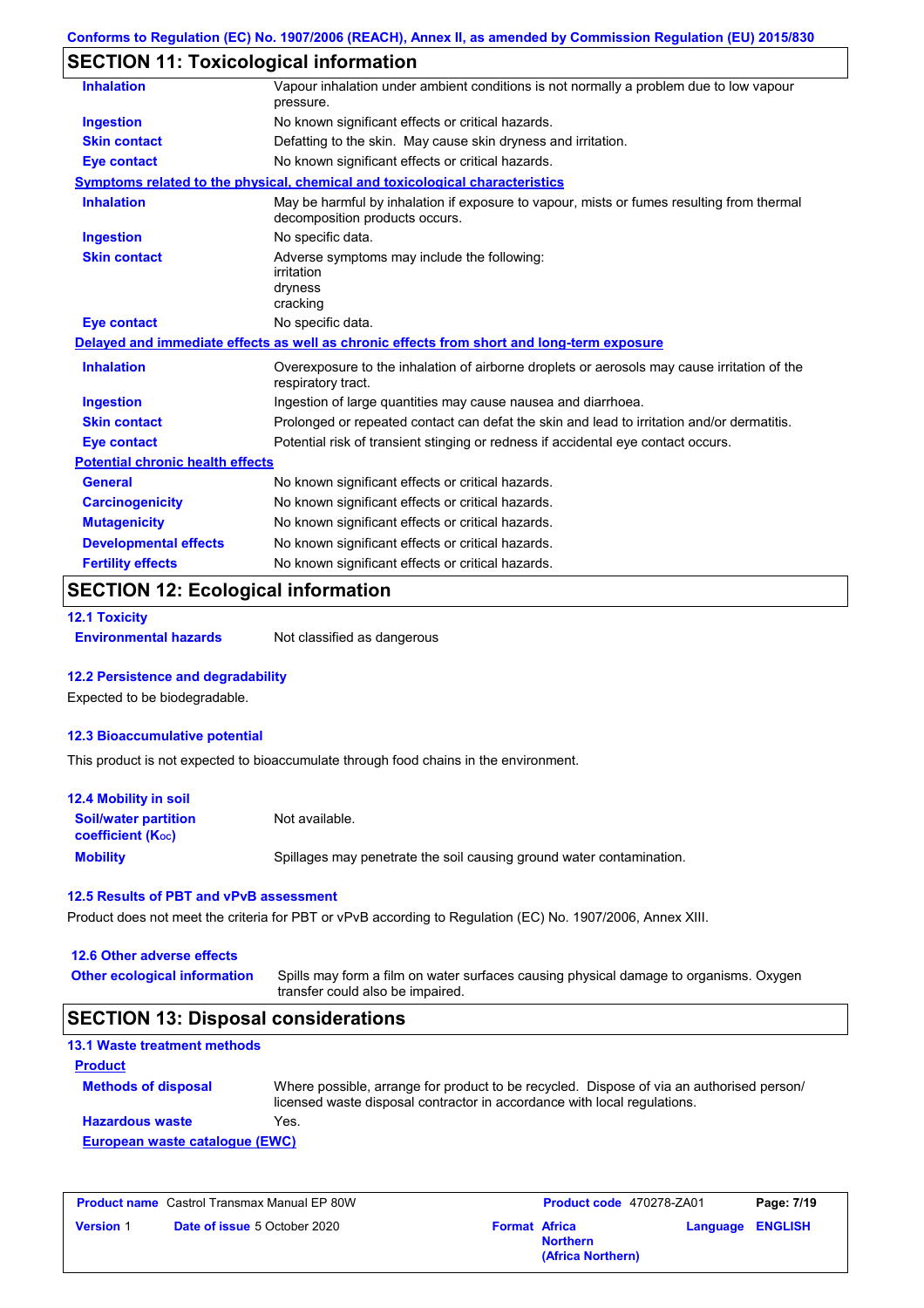# **SECTION 13: Disposal considerations**

| <b>Waste code</b>                                                                                                                                                            | <b>Waste designation</b>                                                                                                                                                                                                                |  |  |  |  |
|------------------------------------------------------------------------------------------------------------------------------------------------------------------------------|-----------------------------------------------------------------------------------------------------------------------------------------------------------------------------------------------------------------------------------------|--|--|--|--|
| 13 02 05*                                                                                                                                                                    | mineral-based non-chlorinated engine, gear and lubricating oils                                                                                                                                                                         |  |  |  |  |
| However, deviation from the intended use and/or the presence of any potential contaminants may require an alternative waste<br>disposal code to be assigned by the end user. |                                                                                                                                                                                                                                         |  |  |  |  |
| <b>Packaging</b>                                                                                                                                                             |                                                                                                                                                                                                                                         |  |  |  |  |
| <b>Methods of disposal</b>                                                                                                                                                   | Where possible, arrange for product to be recycled. Dispose of via an authorised person/<br>licensed waste disposal contractor in accordance with local regulations.                                                                    |  |  |  |  |
| <b>Special precautions</b>                                                                                                                                                   | This material and its container must be disposed of in a safe way. Empty containers or liners<br>may retain some product residues. Avoid dispersal of spilt material and runoff and contact with<br>soil, waterways, drains and sewers. |  |  |  |  |
| <b>References</b>                                                                                                                                                            | Commission 2014/955/EU<br>Directive 2008/98/EC                                                                                                                                                                                          |  |  |  |  |

# **SECTION 14: Transport information**

|                                           | <b>ADR/RID</b> | <b>ADN</b>     | <b>IMDG</b>    | <b>IATA</b>    |
|-------------------------------------------|----------------|----------------|----------------|----------------|
| 14.1 UN number                            | Not regulated. | Not regulated. | Not regulated. | Not regulated. |
| 14.2 UN proper<br>shipping name           |                |                | ۰              |                |
| <b>14.3 Transport</b><br>hazard class(es) |                |                | -              |                |
| 14.4 Packing<br>group                     |                |                |                |                |
| 14.5<br><b>Environmental</b><br>hazards   | No.            | No.            | No.            | No.            |
| <b>Additional</b><br><b>information</b>   |                |                |                |                |

**14.6 Special precautions for user** Not available.

**14.7 Transport in bulk according to Annex II of Marpol and the IBC Code** Not available.

# **SECTION 15: Regulatory information**

|                                                         | 15.1 Safety, health and environmental regulations/legislation specific for the substance or mixture      |
|---------------------------------------------------------|----------------------------------------------------------------------------------------------------------|
| EU Regulation (EC) No. 1907/2006 (REACH)                |                                                                                                          |
| Annex XIV - List of substances subject to authorisation |                                                                                                          |
| <b>Annex XIV</b>                                        |                                                                                                          |
| None of the components are listed.                      |                                                                                                          |
| <b>Substances of very high concern</b>                  |                                                                                                          |
| None of the components are listed.                      |                                                                                                          |
| <b>Other regulations</b>                                |                                                                                                          |
| <b>REACH Status</b>                                     | For the REACH status of this product please consult your company contact, as identified in<br>Section 1. |
| <b>United States inventory</b><br>(TSCA 8b)             | All components are active or exempted.                                                                   |
| <b>Australia inventory (AICS)</b>                       | All components are listed or exempted.                                                                   |
| <b>Canada inventory</b>                                 | All components are listed or exempted.                                                                   |
| <b>China inventory (IECSC)</b>                          | All components are listed or exempted.                                                                   |
| <b>Japan inventory (ENCS)</b>                           | All components are listed or exempted.                                                                   |
| <b>Korea inventory (KECI)</b>                           | All components are listed or exempted.                                                                   |
|                                                         |                                                                                                          |

| <b>Product name</b> Castrol Transmax Manual EP 80W |                                     |                      | <b>Product code</b> 470278-ZA01      |                         | Page: 8/19 |  |
|----------------------------------------------------|-------------------------------------|----------------------|--------------------------------------|-------------------------|------------|--|
| <b>Version 1</b>                                   | <b>Date of issue 5 October 2020</b> | <b>Format Africa</b> | <b>Northern</b><br>(Africa Northern) | <b>Language ENGLISH</b> |            |  |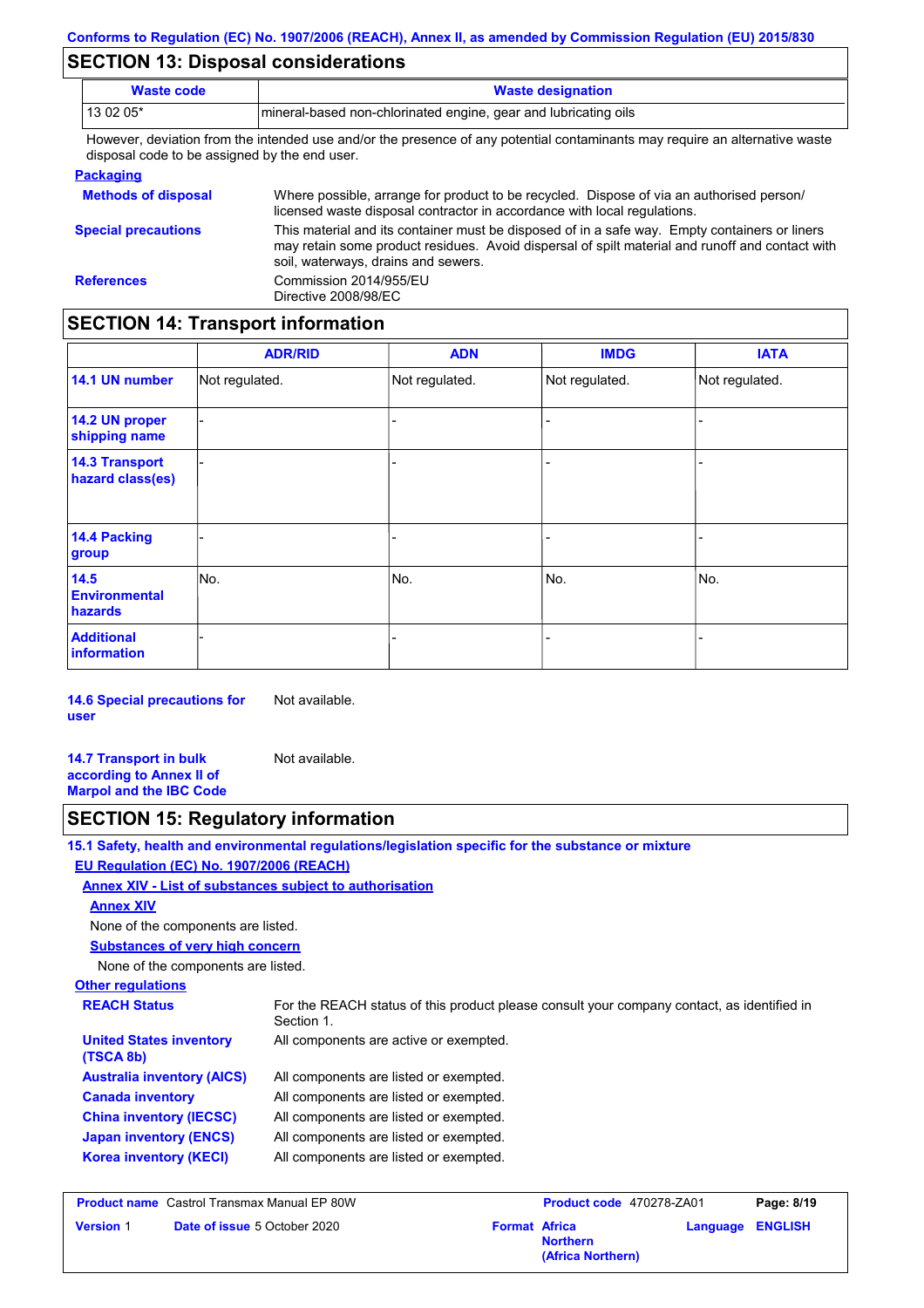# **SECTION 15: Regulatory information**

| <b>Philippines inventory</b><br>(PICCS)                         | All components are listed or exempted.                                                                                                                                                    |
|-----------------------------------------------------------------|-------------------------------------------------------------------------------------------------------------------------------------------------------------------------------------------|
| <b>Taiwan Chemical</b><br><b>Substances Inventory</b><br>(TCSI) | All components are listed or exempted.                                                                                                                                                    |
| Ozone depleting substances (1005/2009/EU)                       |                                                                                                                                                                                           |
| Not listed.                                                     |                                                                                                                                                                                           |
| Prior Informed Consent (PIC) (649/2012/EU)                      |                                                                                                                                                                                           |
| Not listed.                                                     |                                                                                                                                                                                           |
| <b>Seveso Directive</b>                                         |                                                                                                                                                                                           |
| This product is not controlled under the Seveso Directive.      |                                                                                                                                                                                           |
| <b>National regulations</b>                                     |                                                                                                                                                                                           |
| <b>15.2 Chemical safety</b><br>assessment                       | A Chemical Safety Assessment has been carried out for one or more of the substances within<br>this mixture. A Chemical Safety Assessment has not been carried out for the mixture itself. |

# **SECTION 16: Other information**

| <b>Abbreviations and acronyms</b>                  | ADN = European Provisions concerning the International Carriage of Dangerous Goods by<br>Inland Waterway                     |                          |                  |
|----------------------------------------------------|------------------------------------------------------------------------------------------------------------------------------|--------------------------|------------------|
|                                                    | ADR = The European Agreement concerning the International Carriage of Dangerous Goods by                                     |                          |                  |
|                                                    | Road                                                                                                                         |                          |                  |
|                                                    | ATE = Acute Toxicity Estimate                                                                                                |                          |                  |
|                                                    | <b>BCF</b> = Bioconcentration Factor                                                                                         |                          |                  |
|                                                    | CAS = Chemical Abstracts Service                                                                                             |                          |                  |
|                                                    | CLP = Classification, Labelling and Packaging Regulation [Regulation (EC) No. 1272/2008]<br>CSA = Chemical Safety Assessment |                          |                  |
|                                                    | CSR = Chemical Safety Report                                                                                                 |                          |                  |
|                                                    | DMEL = Derived Minimal Effect Level                                                                                          |                          |                  |
|                                                    | DNEL = Derived No Effect Level                                                                                               |                          |                  |
|                                                    | EINECS = European Inventory of Existing Commercial chemical Substances                                                       |                          |                  |
|                                                    | ES = Exposure Scenario<br>EUH statement = CLP-specific Hazard statement                                                      |                          |                  |
|                                                    | EWC = European Waste Catalogue                                                                                               |                          |                  |
|                                                    | GHS = Globally Harmonized System of Classification and Labelling of Chemicals                                                |                          |                  |
|                                                    | IATA = International Air Transport Association                                                                               |                          |                  |
|                                                    | IBC = Intermediate Bulk Container                                                                                            |                          |                  |
|                                                    | <b>IMDG = International Maritime Dangerous Goods</b>                                                                         |                          |                  |
|                                                    | LogPow = logarithm of the octanol/water partition coefficient                                                                |                          |                  |
|                                                    | MARPOL = International Convention for the Prevention of Pollution From Ships, 1973 as                                        |                          |                  |
|                                                    | modified by the Protocol of 1978. ("Marpol" = marine pollution)                                                              |                          |                  |
|                                                    | OECD = Organisation for Economic Co-operation and Development                                                                |                          |                  |
|                                                    | PBT = Persistent, Bioaccumulative and Toxic                                                                                  |                          |                  |
|                                                    | PNEC = Predicted No Effect Concentration                                                                                     |                          |                  |
|                                                    | REACH = Registration, Evaluation, Authorisation and Restriction of Chemicals Regulation                                      |                          |                  |
|                                                    | [Regulation (EC) No. 1907/2006]                                                                                              |                          |                  |
|                                                    | RID = The Regulations concerning the International Carriage of Dangerous Goods by Rail                                       |                          |                  |
|                                                    | <b>RRN = REACH Registration Number</b>                                                                                       |                          |                  |
|                                                    | SADT = Self-Accelerating Decomposition Temperature                                                                           |                          |                  |
|                                                    | SVHC = Substances of Very High Concern                                                                                       |                          |                  |
|                                                    | STOT-RE = Specific Target Organ Toxicity - Repeated Exposure                                                                 |                          |                  |
|                                                    | STOT-SE = Specific Target Organ Toxicity - Single Exposure                                                                   |                          |                  |
|                                                    | TWA = Time weighted average                                                                                                  |                          |                  |
|                                                    | $UN = United Nations$                                                                                                        |                          |                  |
|                                                    | UVCB = Complex hydrocarbon substance                                                                                         |                          |                  |
|                                                    | VOC = Volatile Organic Compound<br>vPvB = Very Persistent and Very Bioaccumulative                                           |                          |                  |
|                                                    | Varies = may contain one or more of the following 64741-88-4 / RRN 01-2119488706-23,                                         |                          |                  |
|                                                    | 64741-89-5 / RRN 01-2119487067-30, 64741-95-3 / RRN 01-2119487081-40, 64741-96-4/ RRN                                        |                          |                  |
|                                                    | 01-2119483621-38, 64742-01-4 / RRN 01-2119488707-21, 64742-44-5 / RRN                                                        |                          |                  |
|                                                    | 01-2119985177-24, 64742-45-6, 64742-52-5 / RRN 01-2119467170-45, 64742-53-6 / RRN                                            |                          |                  |
|                                                    | 01-2119480375-34, 64742-54-7 / RRN 01-2119484627-25, 64742-55-8 / RRN                                                        |                          |                  |
|                                                    | 01-2119487077-29, 64742-56-9 / RRN 01-2119480132-48, 64742-57-0 / RRN                                                        |                          |                  |
|                                                    | 01-2119489287-22, 64742-58-1, 64742-62-7 / RRN 01-2119480472-38, 64742-63-8,                                                 |                          |                  |
|                                                    | 64742-65-0 / RRN 01-2119471299-27, 64742-70-7 / RRN 01-2119487080-42, 72623-85-9 /                                           |                          |                  |
|                                                    | RRN 01-2119555262-43, 72623-86-0 / RRN 01-2119474878-16, 72623-87-1 / RRN                                                    |                          |                  |
|                                                    | 01-2119474889-13                                                                                                             |                          |                  |
|                                                    | Procedure used to derive the classification according to Regulation (EC) No. 1272/2008 [CLP/GHS]                             |                          |                  |
| <b>Product name</b> Castrol Transmax Manual EP 80W |                                                                                                                              | Product code 470278-ZA01 | Page: 9/19       |
| <b>Version 1</b>                                   | Date of issue 5 October 2020                                                                                                 | <b>Format Africa</b>     | Language ENGLISH |

**Northern**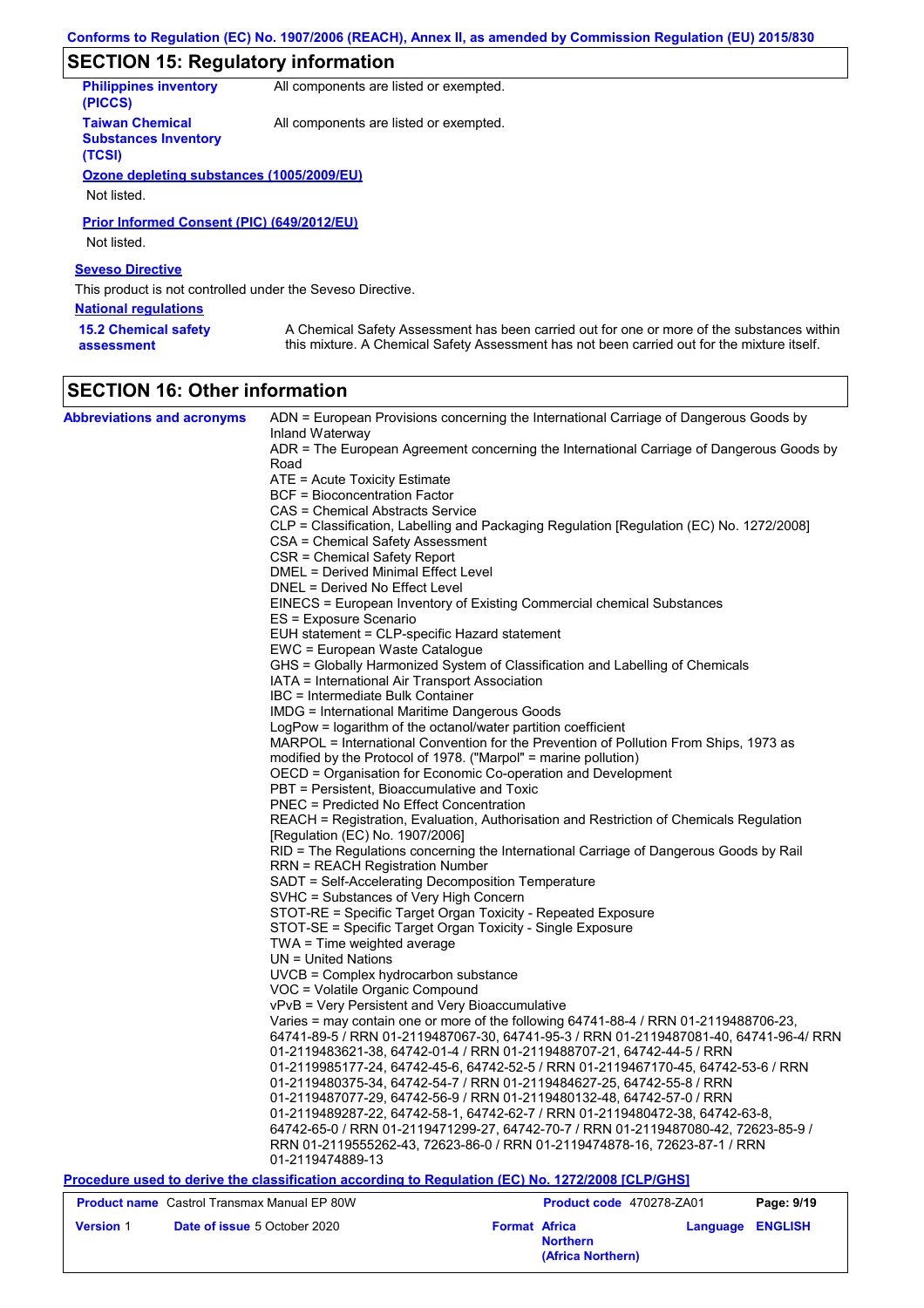# **SECTION 16: Other information**

| <b>Classification</b>                                  |                                                                                 | <b>Justification</b> |
|--------------------------------------------------------|---------------------------------------------------------------------------------|----------------------|
| Not classified.                                        |                                                                                 |                      |
| <b>Full text of abbreviated H</b><br><b>statements</b> | Not applicable.                                                                 |                      |
| <b>Full text of classifications</b><br>[CLP/GHS]       | Not applicable.                                                                 |                      |
| <b>History</b>                                         |                                                                                 |                      |
| Date of issue/Date of<br>revision                      | 05/10/2020.                                                                     |                      |
| Date of previous issue                                 | No previous validation.                                                         |                      |
| <b>Prepared by</b>                                     | <b>Product Stewardship</b>                                                      |                      |
|                                                        | $\nabla$ Indicates information that has changed from previously issued version. |                      |

#### **Notice to reader**

All reasonably practicable steps have been taken to ensure this data sheet and the health, safety and environmental information contained in it is accurate as of the date specified below. No warranty or representation, express or implied is made as to the accuracy or completeness of the data and information in this data sheet.

The data and advice given apply when the product is sold for the stated application or applications. You should not use the product other than for the stated application or applications without seeking advice from BP Group.

It is the user's obligation to evaluate and use this product safely and to comply with all applicable laws and regulations. The BP Group shall not be responsible for any damage or injury resulting from use, other than the stated product use of the material, from any failure to adhere to recommendations, or from any hazards inherent in the nature of the material. Purchasers of the product for supply to a third party for use at work, have a duty to take all necessary steps to ensure that any person handling or using the product is provided with the information in this sheet. Employers have a duty to tell employees and others who may be affected of any hazards described in this sheet and of any precautions that should be taken. You can contact the BP Group to ensure that this document is the most current available. Alteration of this document is strictly prohibited.

يتفق ولائحة (المجموعة الأوروبية) رقم 1907/2006 (تشريع تقييم المواد الكيميائية وتسجيلها وإقرارها (REACH)، الملحق 2، بصيغته المعدلة بلائحة (الاتحاد الأوروب*ي*) رقم **2015/830**





|                  |                                                    |                                                                                        | القسم 1: تعريف المادة/المستحضر و الشركة/المشروع |
|------------------|----------------------------------------------------|----------------------------------------------------------------------------------------|-------------------------------------------------|
|                  |                                                    |                                                                                        | 1.1 مُعرَّف المُنتَج                            |
|                  |                                                    | <b>Castrol Transmax Manual EP 80W</b>                                                  | اسم المنتج                                      |
|                  |                                                    | 470278-ZA01                                                                            | كود المنتج                                      |
|                  |                                                    | 470278                                                                                 | صحيفة بيانات سلامة المادة رقم #                 |
| Liquid.          |                                                    |                                                                                        | نوع المنتَج                                     |
|                  |                                                    |                                                                                        | 1.3 بيانات مورّد صحيفة بيانات السلامة           |
|                  |                                                    | BP Southern Africa (Pty)Ltd<br>199 Oxford Road<br><b>Oxford Parks</b><br>Dunkeld, 2196 | المورّد                                         |
|                  |                                                    | South Africa                                                                           |                                                 |
|                  |                                                    | Product Technical Helpdesk: 0800 111 551                                               |                                                 |
|                  |                                                    | MSDSadvice@bp.com                                                                      | عنوان البريد الإلكترونى                         |
|                  |                                                    |                                                                                        | 1.4 رقم هاتف الطوارئ                            |
|                  |                                                    | Tygerberg Poison Centre: 0861 555 777<br>Carechem: +27 21 300 2732 (24/7)              | رقم هاتف الطوارئ                                |
|                  | <b>Product name</b> Castrol Transmax Manual EP 80W | Product code 470278-ZA01                                                               | Page: 10/19                                     |
| <b>Version 1</b> | Date of issue 5 October 2020                       | <b>Format Africa</b>                                                                   | <b>ENGLISH</b><br>Language                      |

**Northern**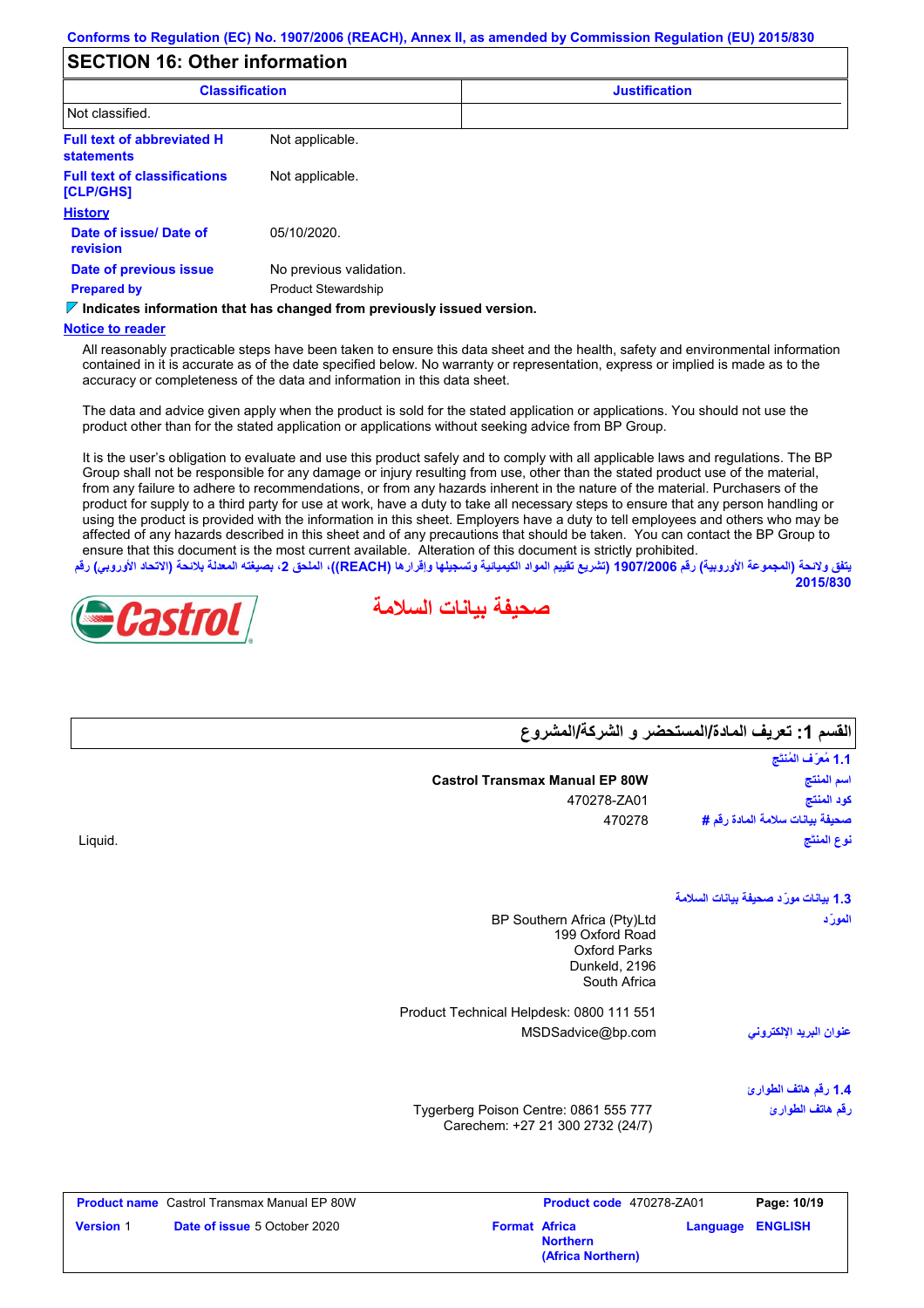| القسم 2: بيان الأخطار                                                                                                                  |                                                                                                                                                                                                                                            |
|----------------------------------------------------------------------------------------------------------------------------------------|--------------------------------------------------------------------------------------------------------------------------------------------------------------------------------------------------------------------------------------------|
| 2.1 تصنيف المادة أو الخليط                                                                                                             |                                                                                                                                                                                                                                            |
| تعريف المنتج                                                                                                                           | خلبط                                                                                                                                                                                                                                       |
| التصنيف وفقاً للتنظيم (الاتحاد الأوروبي) رقم 1272/2008 [CLP/GHS]                                                                       |                                                                                                                                                                                                                                            |
| غير مُصنَّفة.                                                                                                                          |                                                                                                                                                                                                                                            |
|                                                                                                                                        | مراجعة الأقسام 11 و12 للوقوف على مزيد من المعلومات المفصلة بشأن الآثار الصحية والأعراض والمخاطر البيئية.                                                                                                                                   |
| 2.2 عناصر الوسم                                                                                                                        |                                                                                                                                                                                                                                            |
| كلمة التنبيه                                                                                                                           | بدون كلمة تنبيه                                                                                                                                                                                                                            |
| عبارات المخاطر                                                                                                                         | لا توجد تأثيرات شديدة أو مخاطر حرجة معروفة.                                                                                                                                                                                                |
| عبارات التحذير                                                                                                                         |                                                                                                                                                                                                                                            |
| الوقاية                                                                                                                                | غير  قابل للتطبيق.                                                                                                                                                                                                                         |
| الاستحامة                                                                                                                              | غير  قابل للتطبيق.                                                                                                                                                                                                                         |
| التخزين                                                                                                                                | غير قابل للتطبيق.                                                                                                                                                                                                                          |
| التخلص من النفاية                                                                                                                      | غير قابل للتطبيق.                                                                                                                                                                                                                          |
| عناصر التوسيم التكميلية                                                                                                                | تحتوي منتجات تفاعل 4- ميثيل-2-بنثانول وخماسي كبر اتيد ثنائي الفوسفور ، مضاف إليها البروبيل، مؤسترة ذات خامس أكسيد ثنائي<br>الفوسفور ومملحة بالأمينات، C12-14، ثلاثي الألكيل.  قد يُحدِث تفاعل تحسسي.  صحيفة بيانات السلامة متاحة عند الطلب |
|                                                                                                                                        | تنظيم (المجلس الأوروبي) رقم 1907/2006 (تسجيل الكيماويات وتقييمها وترخيصها REACH)                                                                                                                                                           |
| المُلحق السابع عشر؛ فيود على تصنيع<br>وطرح واستخدام مواد وخلائط<br>وحاجيات مُعينة خطرة                                                 | غير قابل للتطبيق.                                                                                                                                                                                                                          |
| متطلبات التغليف الخاصة                                                                                                                 |                                                                                                                                                                                                                                            |
| يُراعى أن تُزوَّد العبوات بِأنظمة إغلاق<br>منبعة للأطفال                                                                               | غير قابل للتطبيق.                                                                                                                                                                                                                          |
| تحذير لمسى من الخطر                                                                                                                    | غير  قابل للتطبيق.                                                                                                                                                                                                                         |
| 2.3 الأخطار الأخرى                                                                                                                     |                                                                                                                                                                                                                                            |
| نتائج مأخوذة من تقييم الـ PBT (البقاء<br>والسمية والتراكم البيولوجي) والـ<br>vPvB (البقاء الشديد والتراكم<br>البيولوجي الشديد <b>)</b> | المنتج لا يُلبي معايير ثبات المواد والتراكمية الأحيائية والسمية PBT أو معايير شدة الثبات وشدة التراكمية الأحيائية وفق لائحة المجلس<br>الأوروبي رقم 1907/2006، الملحق XIII.                                                                 |
| <b>Product meets the criteria</b><br>for PBT or vPvB according<br>to Regulation (EC) No.<br>1907/2006, Annex XIII                      | This mixture does not contain any substances that are assessed to be a PBT or a vPvB.                                                                                                                                                      |
| الأخطار الأخرى التي لا تؤدي إلى<br>تصنيف                                                                                               | يزيل دهون الجلد.                                                                                                                                                                                                                           |

# ا<mark>لقسم 3: التركیب/معلومات عن المكونات</mark><br>3.2 فلانط

**لا یحتوي ھذا المنتج على أي مكونات خطرة أعلى من الحدود المسموح بھا.** زیت أساسي عالي النقاوة (خلاصة IP 346 DMSO > 3 %(. إضافات خاصة للأداء. خلیط **3.2 خلائط تعریف المنتج**

| القسم 4: تدبير الإسعاف الأولي    |                                                                                                                                                                                                                                                             |
|----------------------------------|-------------------------------------------------------------------------------------------------------------------------------------------------------------------------------------------------------------------------------------------------------------|
| 4.1 وصف إجراءات الإسعاف الأوَّلي |                                                                                                                                                                                                                                                             |
| ملامسة العين                     | في حالة الملامسة، يُراعى دفق الماء فوراً على الأعين لمدة لا تقل عن 15 دقيقة.  يجب إبعاد الجفون عن مقلات الأعين لضمان الشطف<br>الكامل.  يراعي التحقق من عدم وجود عدسات لاصقة أو إزالتها إن وُجِدت.  يُراعي الحصول على الرعاية الطبية.                        |
| ملامسة الجلد                     | براعي غسل البشرة غسلا جيدا بالماء و الصابون أو بأحد منظفات الجلد المعترف بها. أزل الثياب و الأحذية الملوثة.  يُراعى غسل<br>الثياب قبل إعادة استخدامها.  براعي تنظيف الحذاء تنظيفا جيدا قبل ارتدائه ثانية.  يُراعي الحصول على الرعاية الطبية إذا حدث تهيُّج. |
| استنشاق                          | في حالة الإستنشاق، يُراعى نقل المصاب إلى الهواء الطلق.  يُراعى الحصول على الرعاية الطبية لو ظهرت أعراض.                                                                                                                                                     |
| الابتلاع                         | لا تحرض على القيء إلا إن طلب أحد أعضاء الطاقم الطبي منك أن تقوم بهذا.  يُراعى الحصول على الرعاية الطبية لو ظهرت<br>اعر اض.                                                                                                                                  |
| حماية فريق الإسعافات الأولية     | يُحظر القيام بأية إجراء ينطوي على مخاطرة أو بدون تدريب مناسب                                                                                                                                                                                                |

|                  | <b>Product name</b> Castrol Transmax Manual EP 80W |                      | <b>Product code</b> 470278-ZA01      |                         | Page: 11/19 |
|------------------|----------------------------------------------------|----------------------|--------------------------------------|-------------------------|-------------|
| <b>Version 1</b> | <b>Date of issue 5 October 2020</b>                | <b>Format Africa</b> | <b>Northern</b><br>(Africa Northern) | <b>Language ENGLISH</b> |             |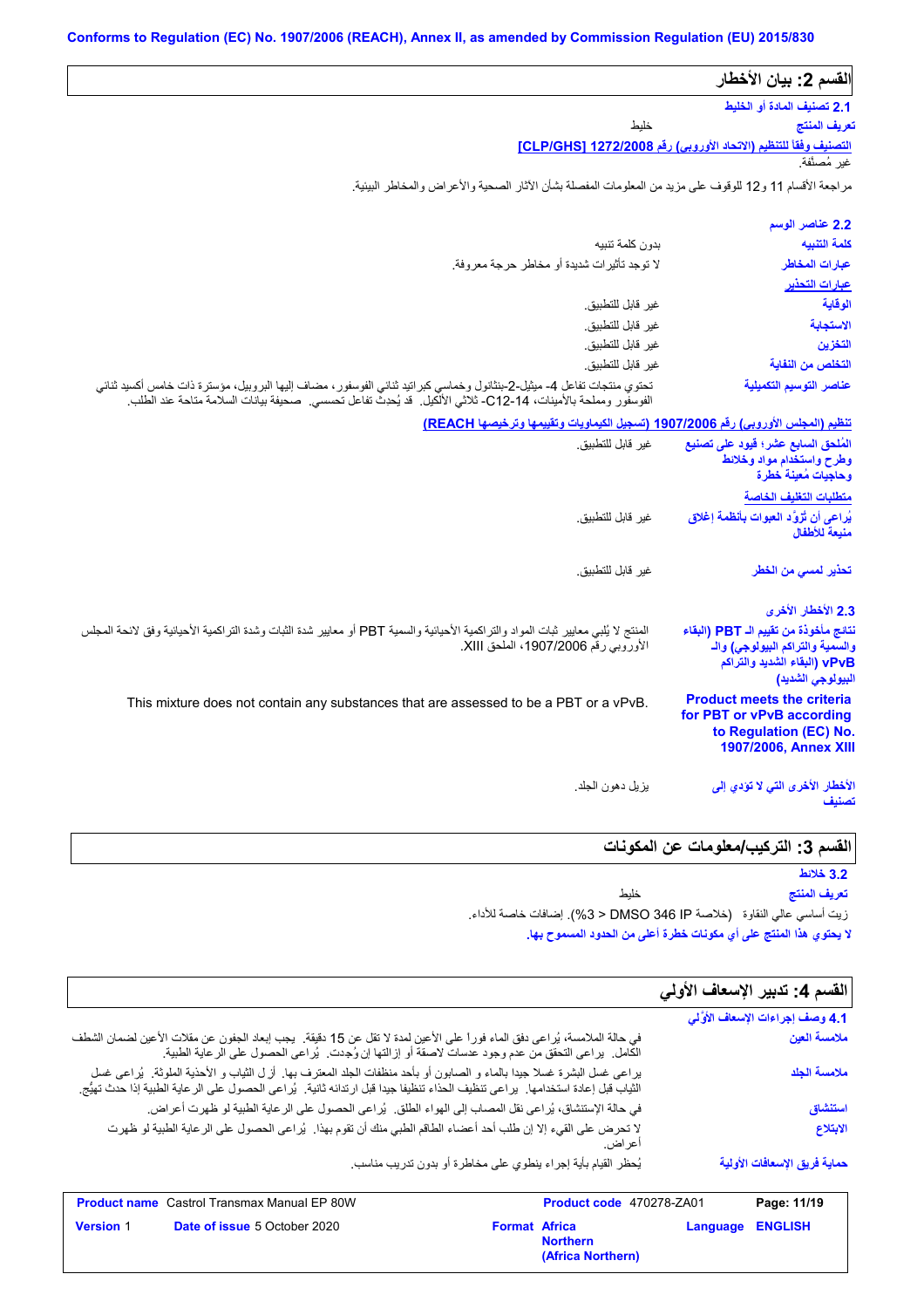# **Conforms to Regulation (EC) No. 1907/2006 (REACH), Annex II, as amended by Commission Regulation (EU) 2015/830** القسم **4:** تدبير الإسعاف الأولي

| المستنبي فسير الإستنب الأربي                   |                                                                                                                          |
|------------------------------------------------|--------------------------------------------------------------------------------------------------------------------------|
| 4.2 أهم الأعراض والتأثيرات، الحاد منها والمؤجل |                                                                                                                          |
|                                                | انظر القسم 11 لمزيد من المعلومات عن النائثيرات الصحية والأعراض.                                                          |
| <u>آثار صحية حادة كامنة</u>                    |                                                                                                                          |
| استنشاق                                        | استتشاق الأبخرة في الظروف المحيطة لا يمثل مشكلة في المعتاد، وذلك لانخفاض ضغط الأبخرة.                                    |
| الابتلاع                                       | لا توجد تأثيرات شديدة أو مخاطر حرجة معروفة.                                                                              |
| ملامسة الجلد                                   | يزيل دهون الجلد. قد تسبب جفاف الجلد وتهيُّجه.                                                                            |
| ملامسة العين                                   | لا توجد تأثيرات شديدة أو مخاطر حرجة معروفة.                                                                              |
|                                                | التأثيرات المتأخرة والفورية وكذلك التأثيرات المزمنة نتيجة للتعرض القصير والطويل الأمد                                    |
| استنشاق                                        | النعر ض الزائد لاستنشاق الجزيئات المتطايرة في الهواء أو الإيروسولات قد يتسبب في تهيج الجهاز التنفسي.                     |
| الابتلاع                                       | ابتلاع كميات كبيرة يمكن أن يؤدي إلى الغثيان والإسهال.                                                                    |
| ملامسة الجلد                                   | الملامسة بشكل متكرر أو لفترات طويلة يمكن أن تتسبب في إزالة الدهون من الجلد وتتسبب في تهيجات وتشققات و/أو التهابات جلدية. |
| ملامسة العين                                   | هناك خطورة محتملة من حدوث لسعة عابرة أو احمرار عابر في حالة حدوث ملامسة العين بشكل عرضي.                                 |
|                                                |                                                                                                                          |

#### **4.3 دواعي أیة رعایة طبیة فوریة ومُعالجة خاصة مطلوبة**

یجب أن تتم المعالجة حسب الأعراض بشكل عام ویتم إجراؤھا لتخفیف حدة التأثیرات. **ملاحظات للطبیب**

|                                                                                                                                                                                                                                                                                                             | القسم 5: تدابير مكافحة النار                               |
|-------------------------------------------------------------------------------------------------------------------------------------------------------------------------------------------------------------------------------------------------------------------------------------------------------------|------------------------------------------------------------|
|                                                                                                                                                                                                                                                                                                             | 5.1 وسائل الإطفاء                                          |
| في حالة نشوب حريق، استخدم الرغوة والمواد الكيميائية الجافة أو مطفأة حريق أو بخاخة بها ثاني أكسيد الكربون.                                                                                                                                                                                                   | وسائل الإطفاء المناسبة                                     |
| لا تستخدم المياه النفاثة. قد يُسبب استخدام القواطع المائية النفاثة انتشار الحريق نتيجة تطاير المنتج المحترق وتناثره.                                                                                                                                                                                        | وسائل الإطفاء غير المناسبة                                 |
|                                                                                                                                                                                                                                                                                                             | 5.2 الأخطار الخاصة الناجمة عن المادة أو الخليط             |
| سوف يحدث تزايد في الضغط وقد تنفجر الحاوية في حالة حدوث حريق أو تسخين.                                                                                                                                                                                                                                       | الأخطار الناجمة عن المادة أو الخليط                        |
| نواتج الاحتراق قد تشمل ما يلي:<br>أكاسيد الكربون (CO2, CO)                                                                                                                                                                                                                                                  | منتجات احتراق خطِرة                                        |
|                                                                                                                                                                                                                                                                                                             | 5.3 نصائح لمكافحي الحريق                                   |
| يُحظر القيام بأية إجراء ينطوي على مخاطرة أو بدون تدريب مناسب.  يراعي عزل المكان على الفور و ذلك بإخلاء الأفراد المتواجنين<br>على مقربة من الحادث في حالة نشوب حريق.                                                                                                                                         | إحتياطات خاصة لمكافحي الحريق                               |
| ينبغي أن يرتدي مكافحو الحرائق التجهيزات الواقية المناسبة و جهاز تنفس مكتفي ذاتيًا (SCBA) ذا وحدة كاملة للوجه يعمل في نمط<br>الضغط الموجب.  ثياب مكافحي الحريق (بما فيها الخوذات والأحذية والقفازات الّواقية) التي تتفق والمعيار  الأوروبي A69 EN سوف<br>تكفل مُستوى أساسيا من الحماية من الحوادث الكيماوية. | معدات الحماية الشخصية والاحتياطات<br>اللازمة لعمال الإطفاء |

# .<br>القسم 6: تدابیر مواجهة التسرب العارض

| 6.1 لاحتياطات الشخصية ومعدات الحماية وإجراءات الطوارئ |                                                                                                                                                                                                                                                                                                                                                                                                                                   |
|-------------------------------------------------------|-----------------------------------------------------------------------------------------------------------------------------------------------------------------------------------------------------------------------------------------------------------------------------------------------------------------------------------------------------------------------------------------------------------------------------------|
| للأفراد من خارج فريق الطوارئ                          | يُحظر القيام بأية إجراء ينطوي على مخاطرة أو بدون تدريب مناسب. يراعي إخلاء المناطق المجاورة. يراعي عدم السماح بالدخول<br>لكل من لا يرتدي الثياب الواقية أو من لا حاجة لك بهم من الأفراد.  يراعي نجنب ملامسة المادة المنسكبة أو السير عليها   قد نكون<br>الأرضيات زلقة؛ يجب توخي العناية لتجنب السقوط.  ارتدي التجهيزات الواقية الشخصية المُلائمة.                                                                                  |
| لمسعفي الطوارئ                                        | إذا لزم الأمر ارتداء ثياباً خاصة للتعامل مع الانسكاب، يُرجى أخذ ما ورد في القسم 8 من معلومات حول المواد المناسبة وغير المناسبة<br>في الحسبان.  راجع كذلك المعلومات الواردة في قسم "للأفراد من خارج فريق الطوارئ".                                                                                                                                                                                                                 |
| 6.2 الاحتياطات البيئية                                | تجنب تناثر المادة المنسكبة وجريانها السطحي ووصولها إلى التربة و المجاري المائية والبالوعات ومجاري الصرف.  يُراعى إبلاغ<br>السلطات المعنية لو تسبب المنتج في تلوث البيئة (مجاري الصرف، المجاري المائية، التربة أو الهواء).                                                                                                                                                                                                         |
| 6.3 طرائق ومواد الاحتواء والتنظيف                     |                                                                                                                                                                                                                                                                                                                                                                                                                                   |
| أنسكاب صغير                                           | يُراعى وقف التسرب إن لم ينطو ذلك على مخاطرة.  يراعى نقل الأوعية من منطقة الانسكاب.  يُراعى امتصاصها بمادة خاملة، ثم<br>إيداعها إحدى الحاويات المُلائمة للتخلص من النفاية.  تخلص منها عن طريق أحد مقاولي التخلص من النفايات المرخصين.                                                                                                                                                                                              |
| ا <mark>نسكاب كبي</mark> ر                            | يُراعى وقف التسرب إن لم ينطو ذلك على مخاطرة.  يراعى نقل الأوعية من منطقة الانسكاب.  امنع دخولها في بالوعات الصرف، و<br>المجاري المانية، أو البدرومات، أو المذاطق المحصورة ¸ يُراعى احتواء الانسكاب وجمعه بمادة ماصةٍ غير قابلة للاحتراق مثل الرمل،<br>أو التراب، أو الفرميكيوليت، أو تراب دياتومي، ثم وضعها في إحدى الحاويات للتخلص منها بما يتفق واللوائح المحلية   تخلص منها عن<br>طريق أحد مقاولي التخلص من النفايات المرخصين. |

|                  | <b>Product name</b> Castrol Transmax Manual EP 80W |                      | <b>Product code</b> 470278-ZA01      | Page: 12/19             |  |
|------------------|----------------------------------------------------|----------------------|--------------------------------------|-------------------------|--|
| <b>Version 1</b> | <b>Date of issue 5 October 2020</b>                | <b>Format Africa</b> | <b>Northern</b><br>(Africa Northern) | <b>Language ENGLISH</b> |  |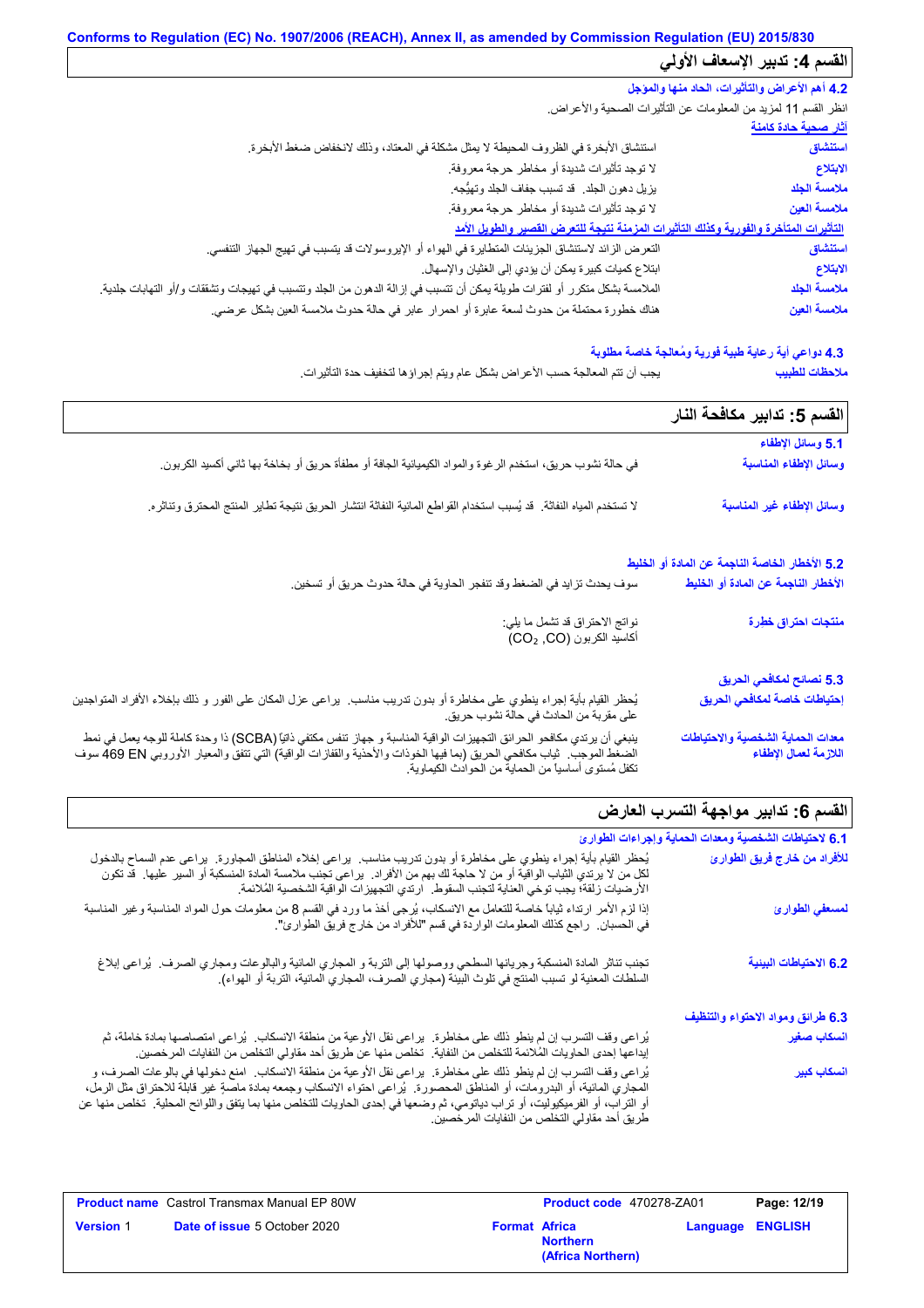| 6.4 مرجع للأقسام الأخرى           | انظر القسم 1 لمعرفة بيانات الاتصال في أحوال الطوارئ.                     |
|-----------------------------------|--------------------------------------------------------------------------|
|                                   | انظر القسم 5 الخاص بإجر اءات مكافحة الحريق.                              |
|                                   | انظر القسم 8 للحصول على معلومات عن التجهيزات الوقائية الشخصية المُلائمة. |
|                                   | انظر القسم 12 للاطلاع على الاحتياطات البيئية.                            |
|                                   | انظر القسم 13 لمزيد من المعلومات حول مُعالجة النفايات.                   |
|                                   |                                                                          |
|                                   |                                                                          |
| القسم 7: المناولة والتخزين        |                                                                          |
|                                   |                                                                          |
| 4 7 احق اطلت المناما قراله أممنية |                                                                          |

| الفسم / : المناولة والتحزين                                                 |                                                                                                                                                                                                                                                                                                                                                                                                                                                                                    |
|-----------------------------------------------------------------------------|------------------------------------------------------------------------------------------------------------------------------------------------------------------------------------------------------------------------------------------------------------------------------------------------------------------------------------------------------------------------------------------------------------------------------------------------------------------------------------|
| 7.1 احتياطات للمناولة المأمونة                                              |                                                                                                                                                                                                                                                                                                                                                                                                                                                                                    |
| إجراءات للحماية                                                             | ارتدي التجهيز ات الواقية الشخصية المُلائمة.                                                                                                                                                                                                                                                                                                                                                                                                                                        |
| إرشادات حول الصحة المهنية العامة                                            | يحظر تناول الطعام، والشراب، والتدخين في الأماكن التي يجري التعامل فيها مع هذه المادة سواء بالمناولة، التخزين أو المعالجة<br>يُراعى الإغتسال جيداً بعد مناولتها ِ اخلع الثياب المُلوَّثة والتجهيزات الوقائية قبل دخول الأماكن الم<br>8 لمزيد من المعلومات حول إجراءات الحفاظ على الصحة.                                                                                                                                                                                             |
| 7.2 متطلبات التخزين المأمون، بما في<br>ذلك ما يتعلق بحالات عدم توافق المواد | خزن المادة وفقاً لتعليمات السلطات المحلية.  يُغزَّن في مكان جاف، وبارد وجيد التهوية، بعيداً عن المواد غير المتوافقة (انظر القسم<br>10). يُراعى الحفظ بعيدا عن الحرارة وضوء الشمس المباشر . يراعى غلق الوعاء غلقا تاما محكما إلى أن يُعدّ للاستخدام.  لابد من<br>إحكام غلق الأوعية التي قد فُتِحت و تركها في وضع قائم و ذلك لتلافي حدوث تسريب.  يجب أن يتم التخزين والاستعمال فقط في<br>معدات/حاويات مصممة للاستخدام مع هذا المنتج.  يُحظر التخزين في حاويات لا تحمل كتابة توضيحية. |
| غير ملائمة                                                                  | التعرض لدرجات الحرارة العالية لفترات طويلة                                                                                                                                                                                                                                                                                                                                                                                                                                         |

# القسم 8: ضوابط التع*ر*ض/الحماية الشخصية

| 8.1 بارامترات التحكم                                       |                                                                                                                                                                                                                                                                                                                                                                                                                                                                                                                                                                                                                                                                                                                                                                                                                                                                                                     |
|------------------------------------------------------------|-----------------------------------------------------------------------------------------------------------------------------------------------------------------------------------------------------------------------------------------------------------------------------------------------------------------------------------------------------------------------------------------------------------------------------------------------------------------------------------------------------------------------------------------------------------------------------------------------------------------------------------------------------------------------------------------------------------------------------------------------------------------------------------------------------------------------------------------------------------------------------------------------------|
| <u>حدود التعرض المهنى</u>                                  | قيمة حد التعرض غير معروفة.                                                                                                                                                                                                                                                                                                                                                                                                                                                                                                                                                                                                                                                                                                                                                                                                                                                                          |
| قد لا ينطبق على المنتج ككل وإنما يدرج للإرشاد والتوجيه فقط | في الوقت الذي قد يُظهر حد التعرض المهني (OEL) مكونات معينة في هذا القسم، فإن مكونات أخرى قد توجد في الغبار أو البخار أو الرذاذ الناجم. لذا، فإن حد تعرض مهني معين                                                                                                                                                                                                                                                                                                                                                                                                                                                                                                                                                                                                                                                                                                                                   |
| إجراءات المتابعة الموصى بها                                | إن كان هذا المنتَّج يحتوي على مُكوِّنات لها حدود تعرُّض، قد يكون من المطلوب إجراء متابعة حيوية أو متابعة الأشخاص أو مكان<br>العمل كي يتسنى تحديد مدى فاعلية التهوية، أو إجراءات التحكم الأخرى و/أو مدى ضرورة استخدام الأجهزة التنفسية الواقية.  تنبغي<br>الإشارة إلى معايير المُراقبة، من مثل ما يلي:  المعيار الأوروبي 689 EN (أجواء موقع العمل - إرشادات تقييع التعرض لعوامل<br>كيماوية بالاستنشاق لمقارنتها بالقيم الحدية واستراتيجية القياس)  المعيار الأوروبي 14042 D إأجواء موقع العمل - دليل اتخاذ<br>وتطبيق إجراءات تقييم التعرض للعوامل البيولوجية والكيماوية)  المعيار الأوروبي 482 Bd (أجواء موقع العمل - المنطلبات العامة<br>لأداء إجراءات قياس العوامل الكيماوية)  سيكون من المطلوب كذلك الرجوع إلى وثائق التوجيه الوطنية الخاصة بطرق تحديد المواد<br>النطرة                                                                                                                           |
| <u>مستوى مشتق غير مؤثر</u>                                 |                                                                                                                                                                                                                                                                                                                                                                                                                                                                                                                                                                                                                                                                                                                                                                                                                                                                                                     |
| DNELs/DMELs غير مُتاحة.                                    |                                                                                                                                                                                                                                                                                                                                                                                                                                                                                                                                                                                                                                                                                                                                                                                                                                                                                                     |
| ا <mark>لـ PNEC = تركُز عدم التأثير المُتوقَع</mark>       |                                                                                                                                                                                                                                                                                                                                                                                                                                                                                                                                                                                                                                                                                                                                                                                                                                                                                                     |
| PNECs غير مُتاحة.                                          |                                                                                                                                                                                                                                                                                                                                                                                                                                                                                                                                                                                                                                                                                                                                                                                                                                                                                                     |
| 8.2 ضوابط التعرض                                           |                                                                                                                                                                                                                                                                                                                                                                                                                                                                                                                                                                                                                                                                                                                                                                                                                                                                                                     |
| الضوابط الهندسية المناسبة                                  | احرص على توفير تهوية للعوادم أو الوسائل الهندسية الاخرى للحماية، وذلك للإبقاء على مستويات التركيز المعنية للمواد العالقة بالهواء<br>دون حدود التعرض المقبولة لها على الصعيد المهني.<br>يجب تقييم جميع الأنشطة المرتبطة بالمواد الكيميائية من حيث مخاطر ها على الصحة، وذلك لضمان التحكم في معدلات التعرض بالشكل<br>المناسب لا يجوز فحص معدات الوقاية الشخصية إلا بعد تقييم الأشكال الأخرى لإجراءات التحكم (على سبيل المثال عمليات التحكم<br>الهندسية) بالشكل المناسب.  يجب أن تتوافق معدات الوقاية الشخصية مع المواصفات المعنية وأن تكون مناسبة للاستخدام، ويجب الحفاظ<br>عليها في حالة جيدة وصيانتها بشكل سليم<br>يجب التشَّاور مع مورد معدات الوقاية الشخصية لطلب المشورة بشأن الاختيار والمواصفات المعنية   لمزيد من المعلومات، اتصل<br>بالهيئة المحلية للمواصفات.<br>القرار النهائي لاختيار معدات الوقاية يعتمد على تقييم المخاطر ـ ومن المهم التأكد من ملاءمة جميع عناصر معدات الوقاية الشخصية. |
| <u>تدابير الحماية الفردية</u>                              |                                                                                                                                                                                                                                                                                                                                                                                                                                                                                                                                                                                                                                                                                                                                                                                                                                                                                                     |
| إجراءات النظافة الشخصية                                    | اغسل اليدين، والذراعين، والوجه غسلاً ناماً بعد مذاولة المنتجات الكيميائية، وعند الأكل والتدخين، وفي نهاية فترة العمل  تأكد من<br>وجود محطات غسيل الأعين وأدشاش الأمان علىى مقربة من موقع العمل                                                                                                                                                                                                                                                                                                                                                                                                                                                                                                                                                                                                                                                                                                      |
| حماية تنفسية                                               |                                                                                                                                                                                                                                                                                                                                                                                                                                                                                                                                                                                                                                                                                                                                                                                                                                                                                                     |
|                                                            | في حالة عدم كفاية التهوية، يُراعى ارتداء تجهيزات تنفسية ملائمة.<br>يعتمد الاختيار الصحيح لتجهيزات حماية الجهاز التنفسي على المواد الكيميائية التي يتم التعامل معها وظروف العمل والاستخدام وحالة<br>تجهيز ات حماية الجهاز التنفسي. يجب وضع تدابير أمان تتناسب مع كل استخدام مقرر . لذلك يجب اختيار تجهيز ات حماية الجهاز<br>التنفسي بالتشاور مع المورد / الشركة الصانعة مع مراعاة التقييم الكامل لظروف العمل                                                                                                                                                                                                                                                                                                                                                                                                                                                                                         |
| أدوات حماية الوجه/العين                                    | نظار ات أمان ذات ساتر ات جانبية.                                                                                                                                                                                                                                                                                                                                                                                                                                                                                                                                                                                                                                                                                                                                                                                                                                                                    |
| <u>حماية للجلد</u>                                         |                                                                                                                                                                                                                                                                                                                                                                                                                                                                                                                                                                                                                                                                                                                                                                                                                                                                                                     |

|                  | <b>Product name</b> Castrol Transmax Manual EP 80W |                      | <b>Product code</b> 470278-ZA01      |                  | Page: 13/19 |
|------------------|----------------------------------------------------|----------------------|--------------------------------------|------------------|-------------|
| <b>Version</b> 1 | <b>Date of issue 5 October 2020</b>                | <b>Format Africa</b> | <b>Northern</b><br>(Africa Northern) | Language ENGLISH |             |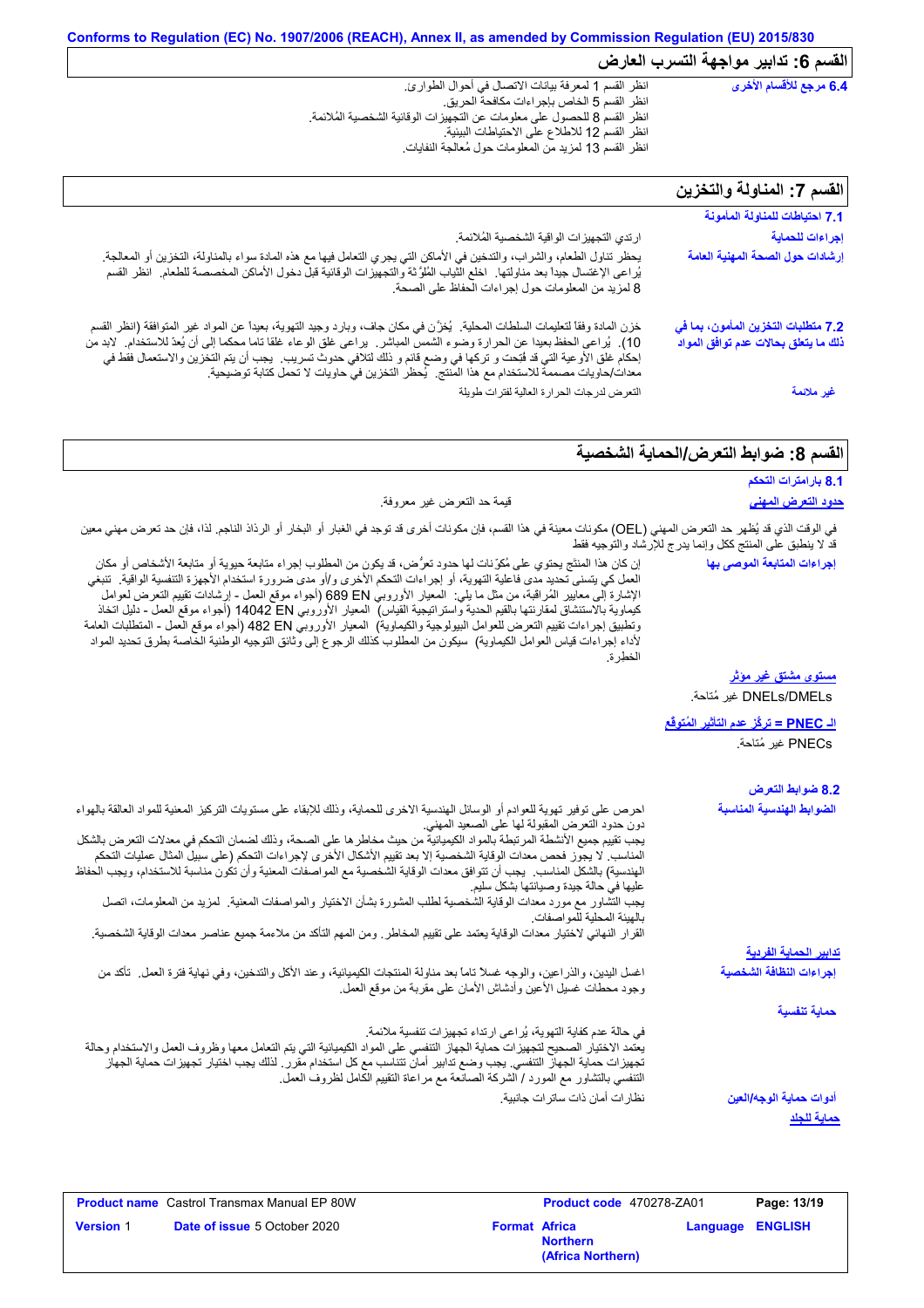| القسم 8: ضوابط التعرض/الحماية الشخصية |                                                                                                                                                                                                                                                                                                                                                                                                                                                                                                                                                                                                                                  |
|---------------------------------------|----------------------------------------------------------------------------------------------------------------------------------------------------------------------------------------------------------------------------------------------------------------------------------------------------------------------------------------------------------------------------------------------------------------------------------------------------------------------------------------------------------------------------------------------------------------------------------------------------------------------------------|
| حماية يدوية                           | معلومات عامة:                                                                                                                                                                                                                                                                                                                                                                                                                                                                                                                                                                                                                    |
|                                       | ظرًا لتفاوت الظروف الخاصة لبيئات العمل واختلاف ممارسات التعامل مع المواد، فيجب وضع تدابير أمان تتناسب مع كل استخدام<br>مقرر ٍ يعتمد الاختيار الصحيح لقفازات الحماية على المواد الكيميائية التي يتم التعامل معها وظروف العمل والاستخدام معظم القفازات<br>توفر الحماية لفترة زمنية محدودة فقط قبل وجود التخلص منها واستبدالها (حتى أفضل القفازات المقاومة للمواد الكيميائية تتآكل بفعل<br>التعرض المتكرر للمواد الكيميائية).                                                                                                                                                                                                       |
|                                       | يجب اختيار القفازات بالتشاور مع المورد / الشركة الصـانعة مع مراعاة التقييم الكامل لظروف العمل.<br>يُنصح باستخدام: ففاز ات نيتريل.<br>الزمن اللازم للاختراق:                                                                                                                                                                                                                                                                                                                                                                                                                                                                      |
|                                       | ثجمع بيانات زمن الاختراق من مصنعي القفاز تحت ظروف الاختبار المعملية وتمثل المدة أو الفترة المتوقعة التي يؤمن خلالها القفاز<br>حماية من تسرب المادة أو نفاذها. ومن الأهمية بمكان مراعاة طبيعة ظروف العمل الفعيلة عند اتباع توصيات زمن الاختراق. ويتعين<br>دائمًا التشاور مع مورد القفازات للوقوف على معلومات تقنية وفنية محدثة بشأن زمن الاختراق لنوع القفاز الموصىي به<br>فيما يلِّي توصياتنا بخصوص اختيار  القفاز اتS:                                                                                                                                                                                                          |
|                                       | الملامسة المستمرة:                                                                                                                                                                                                                                                                                                                                                                                                                                                                                                                                                                                                               |
|                                       | ففاز ات بفتر ة اختر اق لا تقل عن 240 دقيقة، أو >480 دقيقة، إذا أمكن الحصول على قفاز ات مناسبة.<br>إذا لم تتوفر قفازات مناسبة تضمن الحماية بهذا المستوى، فمن الممكن استخدام قفازات بفترات حماية أقل طالما هناك قواعد مناسبة يتم<br>الالتزام بها لصيانة القفازات واستبدالها                                                                                                                                                                                                                                                                                                                                                        |
|                                       | الحماية من الر ذاذ قصير ة الأجل                                                                                                                                                                                                                                                                                                                                                                                                                                                                                                                                                                                                  |
|                                       | تو صيات فتر ات الاختر اق كما سبق.<br>يمكن في المعتاد استخدام القفازات ذات فترات الاختراق القصيرة للأعمال التي يتم فيها التعرض للزيوت لفترات قصيرة وعابرة. لذلك،<br>يجب أن تكون هناك قواعد مناسبة يتم الالتزام بها بشكل تام لصيانة القفازات واستبدالها.<br>سَمك الففاز :                                                                                                                                                                                                                                                                                                                                                          |
|                                       | بالنسبة للاستخدامات العامة، فإننا نوصـي بقفاز بسُمك يزيد على 0.35 مم.                                                                                                                                                                                                                                                                                                                                                                                                                                                                                                                                                            |
|                                       | يجب التأكيد والتشديد أن سُمك القفاز لا يمثل بالضرورة مؤشرًا موثوقًا على مقاومة القفاز لمادة كيميائية معينة، ذلك أن كفاءة مقاومة<br>التسرب للقفاز ستكون معتمدة على تركيب المادة المصنعة منها القفاز تحديدًا. لذا فإن اختيار القفاز يجب أن يستند على عوامل ومتطلبات                                                                                                                                                                                                                                                                                                                                                                |
|                                       | المهمة ومعرفة بأزمان الاختراق<br>كذلك قد يتنوع سُمك القفاز بناء على مُصنع القفاز، ونوع القفاز وموديل القفاز ٍ لذا، يجب أخذ بيانات المصنع الفنية بالحسبان وذلك<br>لضمان القفاز الأكثر مناسبة للمهمة                                                                                                                                                                                                                                                                                                                                                                                                                               |
|                                       | ملاحظة: اعتمادًا على نوع النشاط قيد الممارسة، فإن القفازات ذات السُمك المختلف قد تكون مطلوبة لمهام مُحددة. على سبيل المثال:                                                                                                                                                                                                                                                                                                                                                                                                                                                                                                      |
|                                       | • قد يتطلب الأمر القفازات الرقيقة (بسُمك يبلغ 0.1 مم أو أقل) متى تطلب الأمر درجة من المهارة اليدوية والبراعة. ومع ذلك، فإن مثل<br>هذه القفازات ينتظر منها أن توفر الحماية لفترة قصيرة، و عادة ما تكون للاستخدام مرة واحدة ثم يجرى التخلص منها.                                                                                                                                                                                                                                                                                                                                                                                   |
|                                       | • قد تبرز الحاجة لقفازات أكثر سُمَّا (حتى 3 مم أو أكثر) في حالة المخاطر الميكانيكية (وكذلك الكيميائية)؛ أي متى كان هناك احتمال<br>للنَّاكل أو القُسط أو الثقب.                                                                                                                                                                                                                                                                                                                                                                                                                                                                   |
| الجلد والجسم                          | استخدام الملابس الواقية يعتبر من الممارسات الجيدة في المجال الصناعي.<br>يجب انتقاء التجهيزات الشخصية الواقية للجسم بما يتفق والمهمة التي يجري القيام بها والمخاطر التي تنطوي عليها، كما يجب أن<br>يعتمدها أحد المختصين قبل التعامل مع هذا المنتج<br>بدلات العمل المصنوعة من القطن أو البوليستر/القطن توفر الحماية فقط من النلوث السطحي الخفيف الذي لا يصل إلى الجلد ٍ ويجب<br>غسل بدلات العمل بصفة منتظمة ٍ عندما تزداد خطورة تعرض الجلد للمواد (على سبيل المثال عند تنظيف المواد المنسكبة أو في حالة<br>وجود خطورة من تناثر الرذاذ)، فيجب ارتداء إزارات مقاومة للمواد الكيميائية و/أو أحذية وسترات غير منفذة للمواد الكيميائية. |
| يتعين مراجعة المعايير:                | حماية تنفسية: 529 EN<br>قفازات: 374 EN ,420 EN<br>حماية للعين: 166 EN<br>الترشيح نصف الوجهي: 149 EN<br>الترشيح نصف الوجهي ذي الصمام: 405 EN<br>قناع نصفي: 140 EN مرشح إضافي<br>قناع وجهي كامل: 136 EN مرشح إضافي<br>مرشحات الجزئيات: 143 EN<br>مرشحات الغاز/ المشتركة: 14387 EN                                                                                                                                                                                                                                                                                                                                                  |
| ضوابط التعرض البينى                   | ننصح بفحص الإنبعاثات الصادرة من أجهزة العمل والتهوية، للتأكد من استيفائها لمتطلبات قانون حماية البيئة . في بعض الحالات، قد<br>يكون من الضروري استخدام أجهزة غسل الدُّخان، أو المُرشِّحات أو إجراء تـعديلاتٍ هندسية للمُعِدَّات، كي يتسنى تقليل الانبعاثات إلى<br>مستو يات مقبو لة.                                                                                                                                                                                                                                                                                                                                               |

|                  | <b>Product name</b> Castrol Transmax Manual EP 80W |                      | <b>Product code</b> 470278-ZA01      |                         | Page: 14/19 |
|------------------|----------------------------------------------------|----------------------|--------------------------------------|-------------------------|-------------|
| <b>Version 1</b> | <b>Date of issue 5 October 2020</b>                | <b>Format Africa</b> | <b>Northern</b><br>(Africa Northern) | <b>Language ENGLISH</b> |             |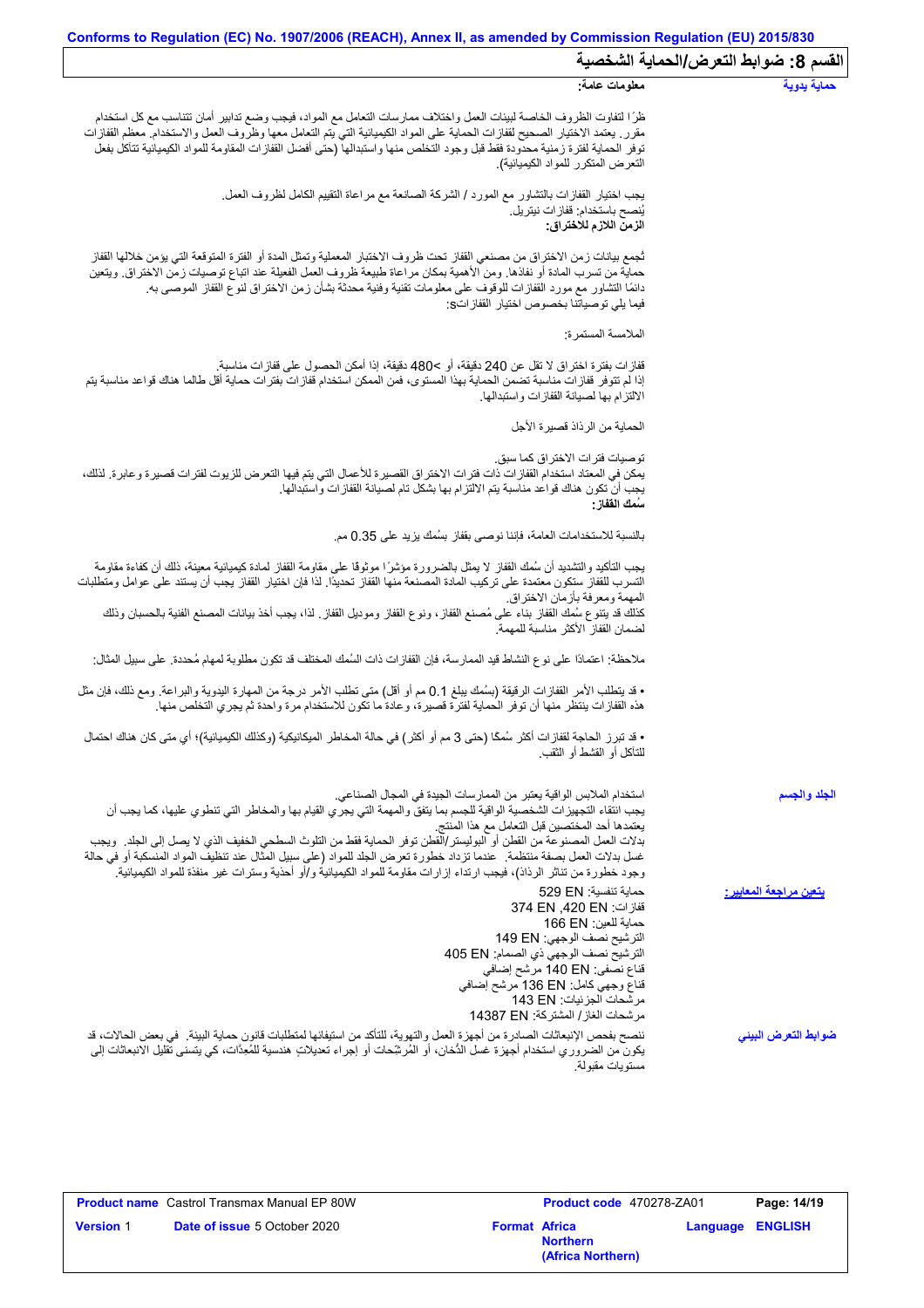$\overline{\phantom{a}}$ 

| القسم 9: الخصائص الفيزيائية والكيميائية                |                                                                                                            |
|--------------------------------------------------------|------------------------------------------------------------------------------------------------------------|
| 9.1 معلومات حول الخواص الكيميانية والفيزيانية الأساسية |                                                                                                            |
| <u>المظهر</u>                                          |                                                                                                            |
| الحالة الفيزيانية                                      | سائل.                                                                                                      |
| اللون                                                  | كهر مان.                                                                                                   |
| الرائحة                                                | غير متوفرة.                                                                                                |
| عتبة الرائحة                                           | غير متوفرة.                                                                                                |
| الأس الهيدروجيني pH                                    | غير متوفرة.                                                                                                |
| نقطة الانصهار إنقطة التجمد                             | غير متوفرة.                                                                                                |
| نقطة الغليان الأولية ونطاق الغليان                     | غير متوفرة.                                                                                                |
| نقطة الإنسكاب                                          | $-42 °C$                                                                                                   |
| نقطة الوميض                                            | جهاز الكأس المفتوحة: C°180< (>356 ف) [جهاز كليفلاند.]                                                      |
| معدل التبخر                                            | غير متوفرة.                                                                                                |
| القابلية للالتهاب (مادة صلبة، غاز)                     | غير متوفرة.                                                                                                |
| الحدود العليا/الدنيا لقابلية الاشتعال أو الانفجار      | غير متوفرة.                                                                                                |
| الضغط البخاري                                          | غير متوفرة.                                                                                                |
| الكثافة البخارية                                       | غير متوفرة.                                                                                                |
| الكثافة النسبية                                        | غير متوفرة.                                                                                                |
| الكثافة                                                | <1000 كجم/m3 (2°15) aic (g/cm3 1                                                                           |
| الذوبانية (نيات)                                       | غير ذؤوب في الماء.                                                                                         |
| معامل تفريق الأوكتانول/الماء                           | غير متوفرة.                                                                                                |
| درجة حرارة الاشتعال الذاتى                             | غير متوفرة.                                                                                                |
| درجة حرارة الانحلال                                    | غير متوفرة.                                                                                                |
| اللزوجة                                                | كينماتي: S2mm 79) (79 سنتي ستوك) عند C°40<br>كينماتي: 9.5 إلى 3.5 S2mm/ (9.5 إلى 10.5 سنتي ستوك) عند 100°C |
| الخواص الانفجارية                                      | غير متوفرة.                                                                                                |
| خواص مؤكسيدة                                           | غير متوفرة.                                                                                                |
|                                                        |                                                                                                            |

**9.2 المعلومات الأخرى**

لیس ھناك مزید من المعلومات.

| القسم 10: الثبات الكيميائي والقابلية للتفاعل |                                                                                                                          |
|----------------------------------------------|--------------------------------------------------------------------------------------------------------------------------|
| 10.1 التفاعلية                               | لا تتاح بيانات اختبار أخرى معينة لهذا المنتج.  ارجع إلى الظروف التي يجب تجنبها والمواد غير المتوافقة لمزيد من المعلومات. |
| 10.2 الثبات الكيمياني                        | المُنتَج ثابت.                                                                                                           |
| 10.3 إمكانية التفاعلات الخطرة                | لن تحدث تفاعلات خطرة في ظروف التخزين والاستخدام العادية.<br>لن تحدث بلمرة خطرة في ظروف التخزين والاستخدام العادية.       |
| 10.4 الظروف التي ينبغي تجنبها                | يجب تجنب جميع مصادر الاشتعال الممكنة (شرر أو لهب).                                                                       |
| 10.5 المواد غير المتوافقة                    | نتفاعل أو غير متطابقة مع المواد التالية: مواد مؤكمبدة                                                                    |
| 10.6 نواتج الانحلال الخطرة                   | في ظروف التخزين والاستخدام العادية، من غير المنتظر أن تتولَّد نواتج تحلل خطِرة.                                          |

|                  | <b>Product name</b> Castrol Transmax Manual EP 80W |                      |                                      | <b>Product code</b> 470278-ZA01 | Page: 15/19 |
|------------------|----------------------------------------------------|----------------------|--------------------------------------|---------------------------------|-------------|
| <b>Version 1</b> | <b>Date of issue 5 October 2020</b>                | <b>Format Africa</b> | <b>Northern</b><br>(Africa Northern) | <b>Language ENGLISH</b>         |             |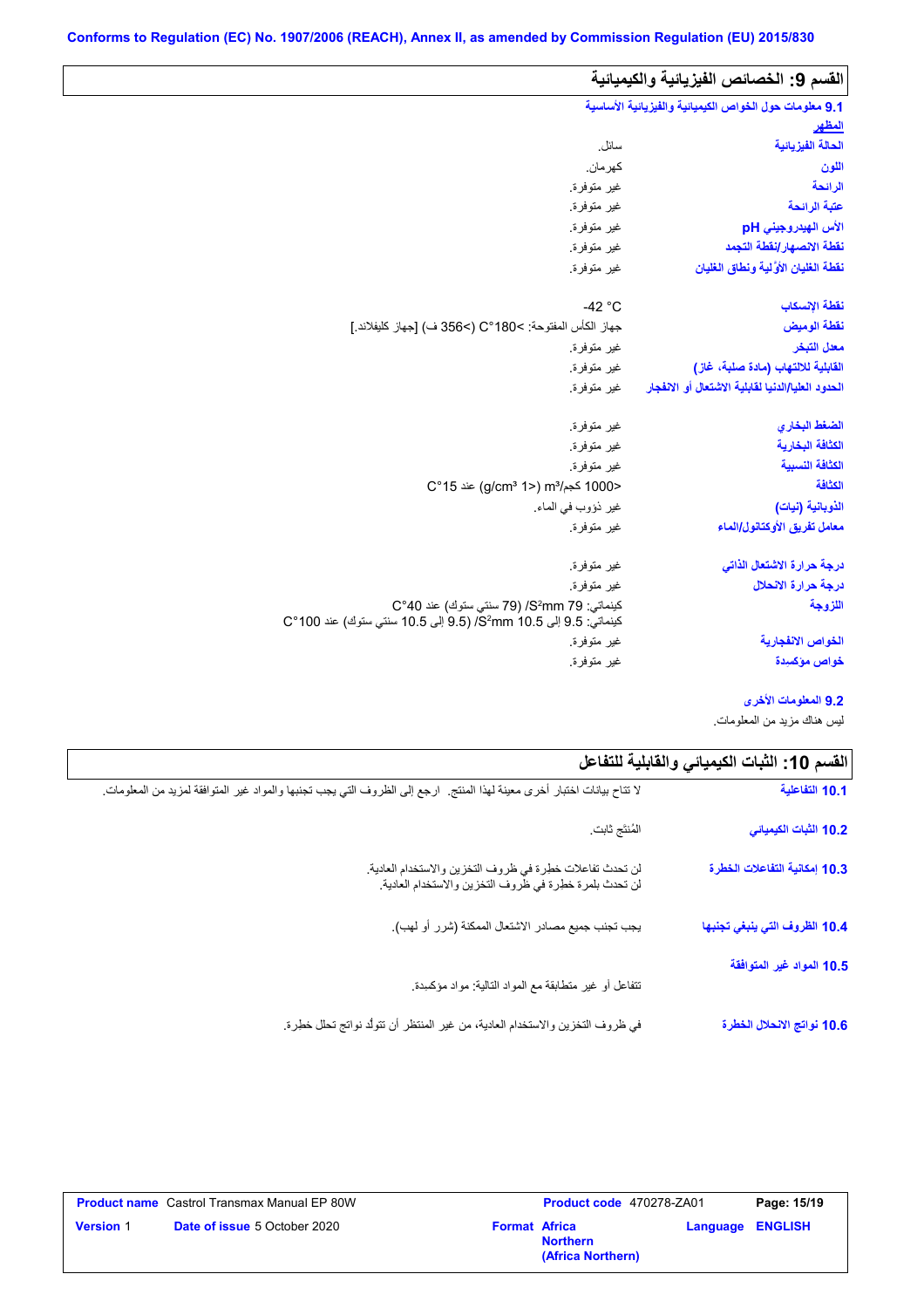#### **Conforms to Regulation (EC) No. 1907/2006 (REACH), Annex II, as amended by Commission Regulation (EU) 2015/830**

| القسم 11: المعلومات السمومية                            |                                                                                                                          |  |  |  |
|---------------------------------------------------------|--------------------------------------------------------------------------------------------------------------------------|--|--|--|
| 11.1 معلومات حول الآثار السمية<br>تقديرات السمية الحادة |                                                                                                                          |  |  |  |
| N/A                                                     |                                                                                                                          |  |  |  |
| معلومات عن سُبُل التعرض المرجحة                         | سُبُل الدخول المُرتقَبَة: جلدي, استنشاق.                                                                                 |  |  |  |
| <u>آثار صحية حادة كامنة</u>                             |                                                                                                                          |  |  |  |
| استنشاق                                                 | استتشاق الأبخرة في الظروف المحيطة لا يمثِّل مشكلة في المعتاد، وذلك لانخفاض ضغط الأبخرة.                                  |  |  |  |
| الابتلاع                                                | لا توجد تأثيرات شديدة أو مخاطر حرجة معروفة.                                                                              |  |  |  |
| ملامسة الجلد                                            | يزيل دهون الجلد. قد تسبب جفاف الجلد وتهيُّجه.                                                                            |  |  |  |
| ملامسة العين                                            | لا توجد تأثيرات شديدة أو مخاطر حرجة معروفة.                                                                              |  |  |  |
| أعراض متعلقة بالخواص السمية والكيميانية والفيزيانية     |                                                                                                                          |  |  |  |
| استنشاق                                                 | قد يؤدي إلى ضرر في حالة الاستنشاق في حالة التعرض للأبخرة أو الرذاذ أو العوادم الناتجة عن التحلل الحراري للمنتجات.        |  |  |  |
| الابتلاع                                                | ليست هناك بيانات معينة.                                                                                                  |  |  |  |
| ملامسة الجلد                                            | الأعراض الضائرة قد تشمل ما يلي:                                                                                          |  |  |  |
|                                                         | الحفاف                                                                                                                   |  |  |  |
|                                                         | التشقق                                                                                                                   |  |  |  |
| ملامسة العين                                            | ليست هناك بيانات معينة                                                                                                   |  |  |  |
|                                                         | التأثيرات المتأخرة والفورية وكذلك التأثيرات المزمنة نتيجة للتعرض القصير والطويل الأمد                                    |  |  |  |
| استنشاق                                                 | التعرض الزائد لاستنشاق الجزيئات المتطايرة في الهواء أو الإيروسولات قد يتسبب في تهيج الجهاز التنفسي.                      |  |  |  |
| الابتلاع                                                | ابتلاع كميات كبيرة يمكن أن يؤدي إلى الغثيان والإسهال.                                                                    |  |  |  |
| ملامسة الجلد                                            | الملامسة بشكل متكرر أو لفترات طويلة يمكن أن تتسبب في إزالة الدهون من الجلد وتتسبب في تهيجات وتشققات و/أو التهابات جلدية. |  |  |  |
| ملامسة العين                                            | هناك خطورة محتملة من حدوث لسعة عابرة أو احمرار عابر في حالة حدوث ملامسة العين بشكل عرضي.                                 |  |  |  |
| آثار صحية مزمنة كامنة                                   |                                                                                                                          |  |  |  |
| علمة                                                    | لا توجد تأثيرات شديدة أو مخاطر حرجة معروفة.                                                                              |  |  |  |
| السرطنة                                                 | لا توجد تأثيرات شديدة أو مخاطر حرجة معروفة.                                                                              |  |  |  |
| التأثير على الجينات                                     | لا توجد تأثيرات شديدة أو مخاطر حرجة معروفة.                                                                              |  |  |  |
| التأثيرات النمائية                                      | لا توجد تأثيرات شديدة أو مخاطر حرجة معروفة.                                                                              |  |  |  |
| التأثيرات الخصوبية                                      | لا توجد تأثيرات شديدة أو مخاطر حرجة معروفة.                                                                              |  |  |  |

# القسم 12: المعلومات الإيكولوجية

**12.1 السمیة الأخطار البیئیة**

**التحركیة**

غیر مُصنَّفة كمادة خطِرة

#### **12.2 الثبات والتحلل**

یُتوقع أن یكون قابلاً للتحلل الحیوي.

#### **12.3 القدرة على التراكم الأحیائي**

لایُتوقع أن یتراكم ھذا المنتَج حیویاً في البیئة من خلال السلاسل الغذائیة.

### **12.4 القابلیة على التحرك عبر التربة مُعامل تقاسم التربة/الماء (Koc(**

غیر متوفرة.

المواد المنسكبة یمكن أن تتوغل في التربة وتتسبب في تلوث المیاه الجوفیة.

#### **12.5 نتائج مأخوذة من تقییم الـ PBT) البقاء والسمیة والتراكم البیولوجي) والـ vPvB) البقاء الشدید والتراكم البیولوجي الشدید)**

المنتج لا يُلبي معايير ثبات المواد والتراكمية الأحيائية والسمية PBT أو معايير شدة الثبراكمية الأحيائية وفق لائحة المجلس الأوروبي رقم 1907/2006، الملحق XIII. This mixture does not contain any substances that are assessed to be a PBT or a vPvB.

#### **12.6 التأثیرات الضارة الأخرى معلومات بیئیة أخرى**

قد تتسبب السوائل المنسكبة في تكوین طبقة على أسطح الماء، وقد تتسبب في ضرر مادي للكائنات الحیة. وقد یتم إعاقة نقل الإكسجین أیضًا.

|                  | <b>Product name</b> Castrol Transmax Manual EP 80W |                      | <b>Product code</b> 470278-ZA01      |                  | Page: 16/19 |
|------------------|----------------------------------------------------|----------------------|--------------------------------------|------------------|-------------|
| <b>Version 1</b> | <b>Date of issue 5 October 2020</b>                | <b>Format Africa</b> | <b>Northern</b><br>(Africa Northern) | Language ENGLISH |             |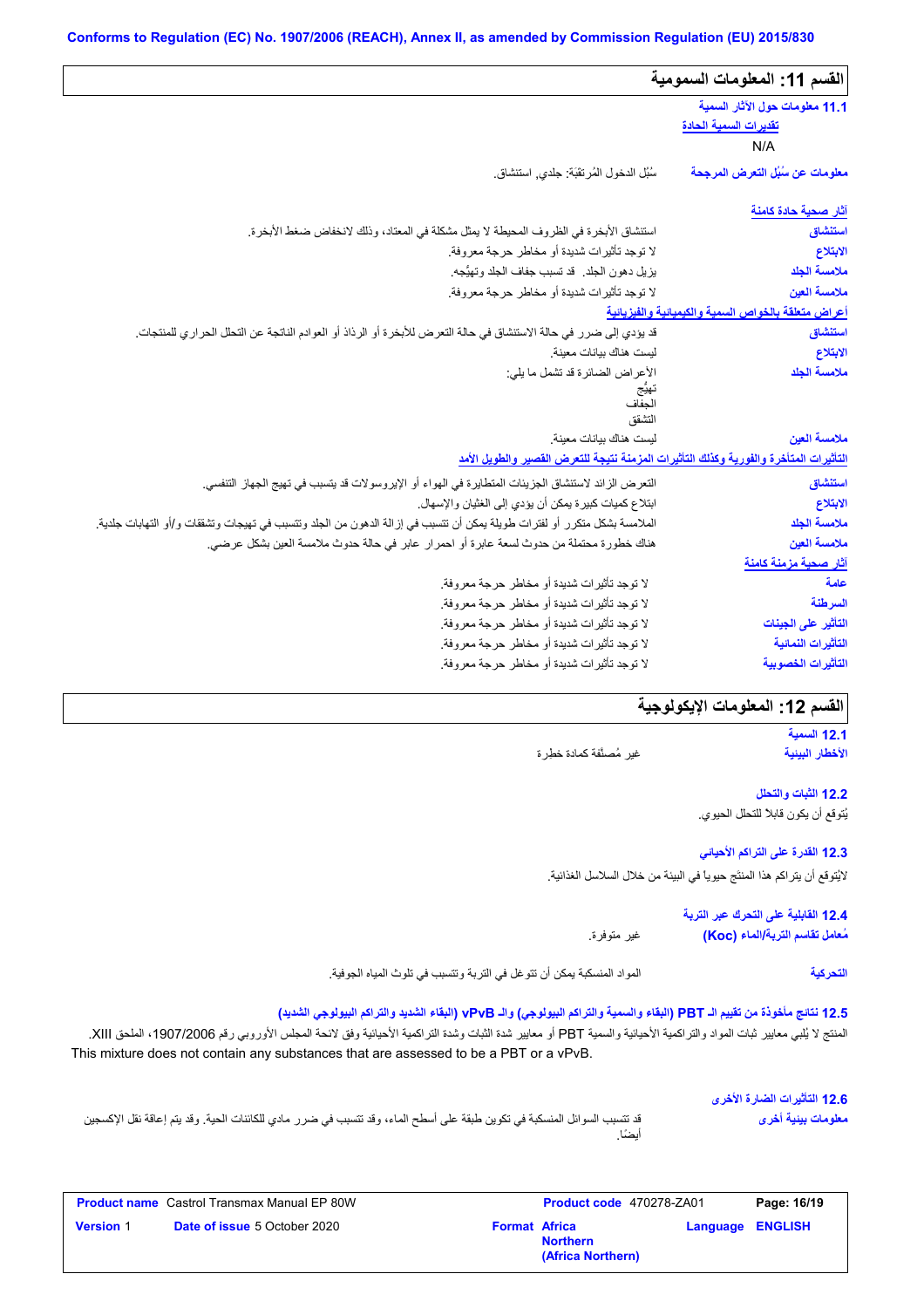### **القسم :13 الاعتبارات المتعلقة بتصریف المواد والتخلص منھا**

# **13.1 طرق مُعالجة النفایة**

**المُنتَج**

**طرق التخلص السلیم من النفایة**

نعم. إذا أمكن، قم بتحضیر المنتج لإعادة تدویره. یجب أن یتم التخلص من المواد بمعرفة شخص معتمد / جھة معتمدة للتخلص من النفایات وفقًا للقواعد المحلیة.

# **نفایة خطِرة**

**قائمة النفایات الأوروبیة (EWC(**

| كود النفاية                  | تعيين النفاية                                                                                                                                                                                                                    |
|------------------------------|----------------------------------------------------------------------------------------------------------------------------------------------------------------------------------------------------------------------------------|
| 13 02 05*                    | زيوت معدنية الأساس غير مُكلورة للتزليق وللمحركات والتروس                                                                                                                                                                         |
|                              | ومع ذلك فإن الخروج عن الاستخدام المعد والمقصود بداية و/أو وجود أي مواد ملوثة محتملة قد يتطلب من المستخدم النهائي وضع وتعيين كود بديل للتخلص من النفايات.                                                                         |
| التغليف                      |                                                                                                                                                                                                                                  |
| طرق التخلص السليم من النفاية | إذا أمكن، قم بتحضير المنتج لإعادة تدويره. يجب أن يتم التخلص من المواد بمعرفة شخص معتمد / جهة معتمدة للتخلص من النفايات<br>وفقًا للقواعد المحلية.                                                                                 |
| الاحتياطات الخاصة            | لابد أن يجري التخلص من هذا المنتج وحاويته بطريقة آمنة.  قد تظل بعض رواسب المنتج عالقة بالحاويات الفارغة أو فمصانها.  تجنب<br>تناثر المادة المنسكبة وجريانها السطحي ووصولها إلى النربة و المجاري المائية والبالوعات ومجاري الصرف. |
| المراجع                      | اللجنة EU/2014/955<br>التوجيه EC/2008/98                                                                                                                                                                                         |

# **القسم :14 المعلومات المتعلقة بالنقل**

|                                               | <b>ADR/RID</b>    | <b>ADN</b>               | <b>IMDG</b>   | <b>IATA</b>  |
|-----------------------------------------------|-------------------|--------------------------|---------------|--------------|
| 14.1 رقم الأمم المتحدة                        | اغير مقننة        | غير مقننة.               | غير مقننة.    | غير مقننة.   |
| 14.2 اسم الشحن الصحيح<br>الخاص بالأمم المتحدة |                   |                          |               |              |
| 14.3 فَنَة ُافْنَات مخاطر<br>النقل            |                   |                          |               |              |
| 14.4 مجموعة التعبنة                           |                   | $\overline{\phantom{a}}$ | ۰.            |              |
| 14.5 الأخطار البينية                          | $\cdot$ $\lambda$ | $\mathcal{A}$            | $\mathcal{N}$ | $\cdot$ $\!$ |
| معلومات إضافية                                |                   |                          | -             |              |

**14.6 احتیاطات خاصة للمُستخدم**

غیر متوفرة.

غیر متوفرة. **14.7 النقل سائباً بحسب المُلحق الثاني من اتفاقیة ماربول MARPOL) بشأن منع التلوث الناجم عن السفن) وكود حاویة السوائب الوسیطة (IBC(**

# القسم 15: المعلومات التنظيمية

|                     |                                                                                                  |                                                      | 15.1 تشريع/لوائح السلامة والصحة والبيئة الخاصة بالمادة أو الخليط                 |                   |                                                                              |
|---------------------|--------------------------------------------------------------------------------------------------|------------------------------------------------------|----------------------------------------------------------------------------------|-------------------|------------------------------------------------------------------------------|
|                     |                                                                                                  |                                                      | تنظيم (المجلس الأوروبي) رقم 1907/2006 (تسجيل الكيماويات وتقييمها وترخيصها REACH) |                   |                                                                              |
|                     |                                                                                                  |                                                      |                                                                                  |                   | المُلحق الرابع عشر؛ قائمة المواد الخاضعة للترخيص                             |
|                     |                                                                                                  |                                                      |                                                                                  |                   | <u>المُلحق الرابع عشر</u>                                                    |
|                     |                                                                                                  |                                                      |                                                                                  |                   | لم يُدر ج أيٌّ من المكونات.                                                  |
|                     |                                                                                                  |                                                      |                                                                                  |                   | مواد مُقلقة للغاية                                                           |
|                     |                                                                                                  |                                                      |                                                                                  |                   | لم يُدرِ ج أيٌّ من المكونات.                                                 |
|                     |                                                                                                  |                                                      |                                                                                  | <u>لوائح أخرى</u> |                                                                              |
|                     | للتعرف على حالة REACH لهذا المنتج، يرجى التواصل مع جهة الاتصال في شركتك، كما هو محدد في القسم 1. |                                                      |                                                                                  |                   | الوضع وفق REACH (النظام<br>المتعلق بتسجيل وتقييم وترخيص<br>المواد الكيماوية) |
|                     |                                                                                                  | جميع المكونات تحمل الصفة "فعالة" أو الصفة "مستثناة". |                                                                                  |                   | فَائِمة الولايات المتحدة (8b TSCA)                                           |
|                     |                                                                                                  |                                                      | كافة المُكوِّ نات مُدرِجة بالقائمة أو مُستثناة منها.                             |                   | مخزون أستراليا (AICS)                                                        |
| <b>Product name</b> | Castrol Transmax Manual EP 80W                                                                   |                                                      | Product code 470278-ZA01                                                         |                   | Page: 17/19                                                                  |
| <b>Version 1</b>    | <b>Date of issue 5 October 2020</b>                                                              | <b>Format Africa</b>                                 | <b>Northern</b><br>(Africa Northern)                                             | Language          | <b>ENGLISH</b>                                                               |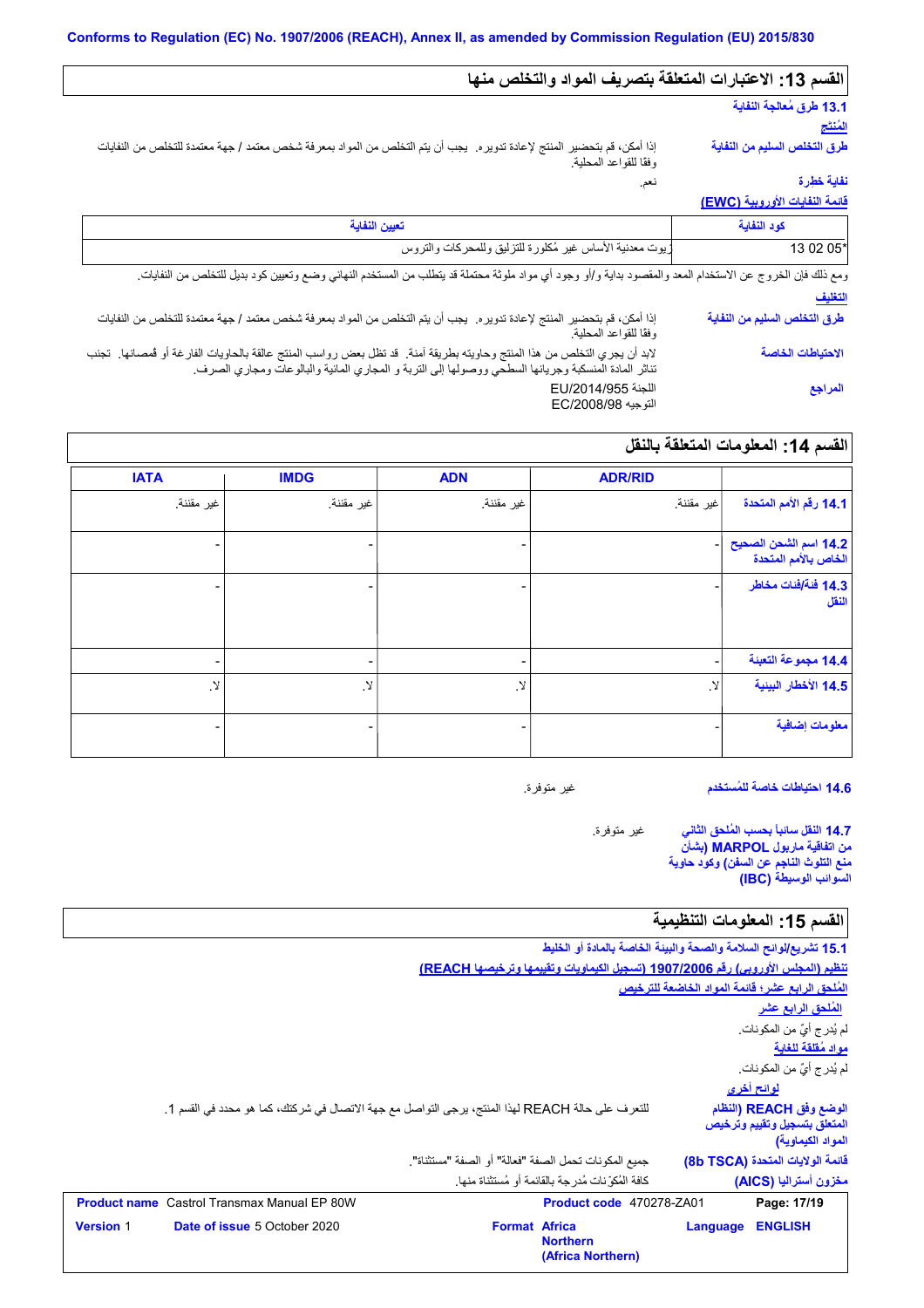# **Conforms to Regulation (EC) No. 1907/2006 (REACH), Annex II, as amended by Commission Regulation (EU) 2015/830**

# .<br>القسم 15: المعلومات التنظيمية

| قائمة كندا                                          | كافة المُكوِّ نات مُدرِ جة بالقائمة أو مُستثناة منها. |
|-----------------------------------------------------|-------------------------------------------------------|
| قائمة الصين (IECSC)                                 | كافة المُكوِّ نات مُدرجة بالقائمة أو مُستثناة منها.   |
| قائمة اليابان (ENCS)                                | كافة المُكوِّ نات مُدرِ جة بالقائمة أو مُستثناة منها. |
| قائمة كوريا (KECI)                                  | كافة المُكوِّ نات مُدرِ جة بالقائمة أو مُستثناة منها. |
| قائمة الفلبين (PICCS)                               | كافة المُكوِّ نات مُدرِ جة بالقائمة أو مُستثناة منها. |
| مخزون تايوان من المواد الكيميائية                   | كافة المُكوِّ نات مُدرِ جة بالقائمة أو مُستثناة منها. |
| (TCSI)                                              |                                                       |
| مواد مستنفدة للأوزون (EU/1005/2009)                 |                                                       |
| لم تر د بالقائمة.                                   |                                                       |
| <u>الموافقة المسبقة عن علم (PIC) (EU/649/2012</u> ) |                                                       |
| لم تر د بالقائمة.                                   |                                                       |
|                                                     |                                                       |

#### **الموافقة المسبقة عن علم (PIC) (/649/2012EU(**

**اللوائح الوطنیة توجیھ سیفیسو** ھذا المنتج لا یحكمھ التوجیھ سیفیسو.

**فرنسا**

### **15.2 تقییم مأمونیة الكیماویات**

تم إجراء تقییم سلامة كیمیائیة لواحدة أو أكثر من مواد ھذا المزیج. لم یتم إجراء تقییم سلامة كیمیائیة لھذا المزیج نفسھ.

|                                                                                                                                                     |                                                                                                                              |                  | القسم 16: المعلومات الأخرى |
|-----------------------------------------------------------------------------------------------------------------------------------------------------|------------------------------------------------------------------------------------------------------------------------------|------------------|----------------------------|
| الـ ADN = اللوائح الأوروبية الخاصة بالنقل الدولي للبضائع الخطيرة عبر المجاري المائية الداخلية                                                       |                                                                                                                              |                  | الاختصارات                 |
|                                                                                                                                                     | الـ ADR = الاتفاقية الأوروبية المتعلقة بنقل البضائع الخطيرة الدولي برا                                                       |                  |                            |
|                                                                                                                                                     | ATE = تقدير   السمية الحادة                                                                                                  |                  |                            |
|                                                                                                                                                     | الـ BCF = مُعامل التركز الحيوي                                                                                               |                  |                            |
|                                                                                                                                                     | CAS = خدمة الملخصات الكيميائية                                                                                               |                  |                            |
|                                                                                                                                                     | CLP = تنظيم التصنيف والتوسيم والتعبئة [لائحة (EC) رقم 1272/2008]<br>الـ CSA = تقييم السلامة الكيماو ية                       |                  |                            |
|                                                                                                                                                     | الـ CSR = تقرير السلامة الكيماوية                                                                                            |                  |                            |
|                                                                                                                                                     | الـ DMEL = مستوى التأثير الأدنى المُشتَق                                                                                     |                  |                            |
|                                                                                                                                                     | الـ DNEL = مستوى عدم التأثير المُشتق                                                                                         |                  |                            |
|                                                                                                                                                     | EINECS = القائمة الأوروبية للمواد الكيميائية المتوفرة تجاريا                                                                 |                  |                            |
|                                                                                                                                                     | ES = سينار يو  التعر ض                                                                                                       |                  |                            |
|                                                                                                                                                     | بيان EUH = بيان الأخطار الخاصة بتنظيم التصنيف والتوسيم والتعبئة                                                              |                  |                            |
|                                                                                                                                                     | EWC = فهرس النفاية الأوروبية                                                                                                 |                  |                            |
|                                                                                                                                                     | GHS = النظام المتوافق عالمياً لتصنيف وتوسيم المواد الكيميائية                                                                |                  |                            |
|                                                                                                                                                     | الـ IATA = رابطة النقل الجوى الدولي                                                                                          |                  |                            |
|                                                                                                                                                     | الـ IBC = حاوية سوائب وسيطة<br>الـ IMDG! = البحرية الدولية للبضائع الخطرة                                                    |                  |                            |
|                                                                                                                                                     | LogPow = لوغاريتم معامل تجزئة الأوكتانول/الماء                                                                               |                  |                            |
| اك MARPOL = المُعاهدة الدولية لمنع التلوث الناجم عن السفن، 1973 المُعدَّلة بموجب بروتوكول 1978. ("ماربول" = التلوث                                  |                                                                                                                              |                  |                            |
|                                                                                                                                                     | البحر ي)                                                                                                                     |                  |                            |
|                                                                                                                                                     | OECD = منظمة النعاون الأقتصادي والتنمية                                                                                      |                  |                            |
|                                                                                                                                                     | PBT = باقية وسامة ومتراكمة بيولوجيا                                                                                          |                  |                            |
|                                                                                                                                                     | الـ PNEC = تركُّز عدم التأثير المُتوقَّع                                                                                     |                  |                            |
| REACH = التنظيم المتعلق بتسجيل وتقييم وترخيص المواد الكيماوية [نظام (المفوضية الأوروبية) رقم 1907/2006]                                             |                                                                                                                              |                  |                            |
|                                                                                                                                                     | RID = التنظيمات الدولية لحمل البضائع الخطرة عبر السكك الحديدية                                                               |                  |                            |
| RRN = رقم التسجيل في التنظيم المتعلِّق بتسجيل وتقييم وترخيص المواد الكيماوية (REACH)                                                                |                                                                                                                              |                  |                            |
|                                                                                                                                                     | SADT = درجة حرارة التحلل المتسار ع ذاتيًا                                                                                    |                  |                            |
|                                                                                                                                                     | SVHC = مواد مثيرة لقلق شديد                                                                                                  |                  |                            |
|                                                                                                                                                     | STOT-RE = السمية الموجهة إلى عضو مستهدف- عند تكرار التعرض<br>STOT-SE = السمية الموجهة إلى عضو مستهدف - عند التعرض لمرة واحدة |                  |                            |
|                                                                                                                                                     | TWA = المتوسط الزمني المرجح                                                                                                  |                  |                            |
|                                                                                                                                                     | UN = الأمم المتحدة                                                                                                           |                  |                            |
|                                                                                                                                                     | UVCB = مادة هيئرُ وكَرْ بُونية مركبة                                                                                         |                  |                            |
|                                                                                                                                                     | الـ VOC = مُركب عضوى مُتطاير                                                                                                 |                  |                            |
|                                                                                                                                                     | vPvB = شديد البقاء وشديد التراكم البيولوجي                                                                                   |                  |                            |
| مننوع = قد يحتوي على واحد أو أكثر من المكونات التالية 4-88-64741 64-78706-01-2119488706 / 64741-64، 64741 /                                         |                                                                                                                              |                  |                            |
| /64741-96-4 01-2119487081-40 RRN / 64741-95-3 01-2119487067-30 RRN                                                                                  |                                                                                                                              |                  |                            |
| / 64742-44-5 .01-2119488707-21 RRN / 64742-01-4 .01-2119483621-38 RRN                                                                               |                                                                                                                              |                  |                            |
| / 64742-5119985177-24 RRN (64742-52-5), 64742-45-6) 1-2119985177-24 RRN / 64742-53-6                                                                |                                                                                                                              |                  |                            |
| / 64742-55-8 ,01-2119484627-25 RRN / 64742-54-7 ,01-2119480375-34 RRN                                                                               |                                                                                                                              |                  |                            |
| / 64742-57-0 .01-2119480132-48 RRN / 64742-56-9 .01-2119487077-29 RRN<br>,64742-63-8,2119489287-22 RRN / 64742-62-7,64742-58-1,01-2119489287-22 RRN |                                                                                                                              |                  |                            |
| <b>Product name</b> Castrol Transmax Manual EP 80W                                                                                                  | Product code 470278-ZA01                                                                                                     |                  | Page: 18/19                |
| <b>Version 1</b><br>Date of issue 5 October 2020                                                                                                    | <b>Format Africa</b>                                                                                                         | Language ENGLISH |                            |
|                                                                                                                                                     | <b>Northern</b><br>(Africa Northern)                                                                                         |                  |                            |